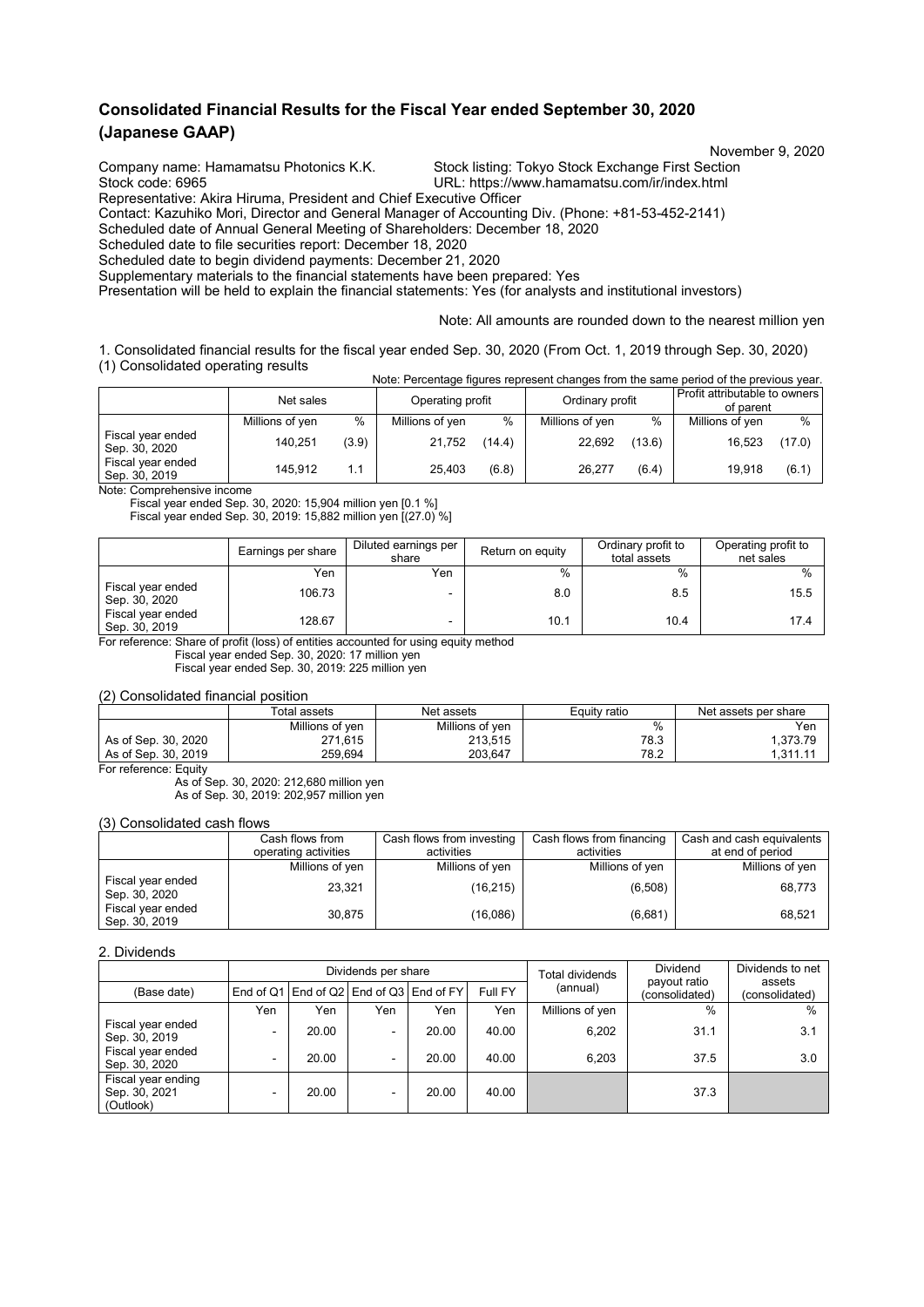3. Forecast of consolidated financial results for the fiscal year ending Sep. 30, 2021 (From Oct. 1, 2020 through Sep. 30, 2021)

|                                     | Net sales       | Operating profit |                 | Ordinary profit  |                 | Profit attributable to<br>owners of parent |                 | Earnings per<br>share |        |
|-------------------------------------|-----------------|------------------|-----------------|------------------|-----------------|--------------------------------------------|-----------------|-----------------------|--------|
|                                     | Millions of yen | $\%$             | Millions of yen | $\frac{0}{0}$    | Millions of yen | $\%$                                       | Millions of yen | %                     | Yen    |
| Six months ending<br>Mar. 31, 2021  | 70,800          | (3.0)            |                 | $9,600$ $(21.5)$ | 9,700           | (23.0)                                     | 7,500           | (16.7)                | 48.45  |
| Fiscal year ending<br>Sep. 30, 2021 | 145.600         | 3.8              | 22.200          | 2.1              | 22.400          | (1.3)                                      | 16.600          | 0.5                   | 107.23 |

Note: Percentage figures represent changes from the same period of the previous year.

4. Others

(1) Changes in consolidated subsidiaries (Changes in scope of consolidation): None

(2) Changes in accounting principles, changes in accounting estimates, and changes in presentation due to revisions (a) Changes in accounting principles accompanying revisions in accounting standards: Yes

(b) Changes other than those in (a) above: None

- (c) Changes in accounting estimates: None
- (d) Changes in presentation due to revisions: None
- (3) Number of shares outstanding
- (a) Number of shares outstanding at end of period including treasury shares As of Sep. 30, 2020: 165,027,259 shares
	- As of Sep. 30, 2019: 165,011,568 shares
- (b) Number of treasury shares at end of period As of Sep. 30, 2020: 10,213,977 shares As of Sep. 30, 2019: 10,213,968 shares
- (c) Average number of shares issued during the period Fiscal year ended Sep. 30, 2020: 154,808,658 shares Fiscal year ended Sep. 30, 2019: 154,797,600 shares

(Reference) Non-consolidated financial results for the fiscal year ended Sep. 30, 2020

- 1. Non-consolidated financial results for the fiscal year ended Sep. 30, 2020 (From Oct. 1, 2019 through Sep. 30, 2020)
- (1) Non-consolidated operating results

|                                    |                 |       |                  |        |                 |        | Note: Percentage figures represent changes from the same period of the previous year. |        |
|------------------------------------|-----------------|-------|------------------|--------|-----------------|--------|---------------------------------------------------------------------------------------|--------|
|                                    | Net sales       |       | Operating profit |        | Ordinary profit |        | Profit                                                                                |        |
|                                    | Millions of yen | %     | Millions of yen  | %      | Millions of yen | %      | Millions of yen                                                                       | %      |
| Fiscal year ended<br>Sep. 30, 2020 | 115.586         | (3.5) | 13.940           | (20.3) | 17.761          | (18.4) | 13.519                                                                                | (22.0) |
| Fiscal year ended<br>Sep. 30, 2019 | 119.763         | 3.0   | 17.482           | (0.7)  | 21.771          | 2.1    | 17.326                                                                                | 3.2    |

|                                    | Earnings per share | Diluted earnings per<br>share |
|------------------------------------|--------------------|-------------------------------|
|                                    | Yen                | Yen                           |
| Fiscal year ended<br>Sep. 30, 2020 | 87.18              |                               |
| Fiscal year ended<br>Sep. 30, 2019 | 111.74             |                               |

(2) Non-consolidated financial position

|                                       | Total assets    | Net assets      | Equity ratio | Net assets per share |
|---------------------------------------|-----------------|-----------------|--------------|----------------------|
|                                       | Millions of ven | Millions of ven | %            | Yen                  |
| As of Sep. 30, 2020                   | 223.685         | 176,954         | 79.1         | 1.141.04             |
| As of Sep. 30, 2019                   | 213.697         | 169.569         | 79.4         | .093.53              |
| E - - - - f - - - - - - - E - - 4 - - |                 |                 |              |                      |

For reference: Equity

As of Sep. 30, 2020: 176,954 million yen

As of Sep. 30, 2019: 169,569 million yen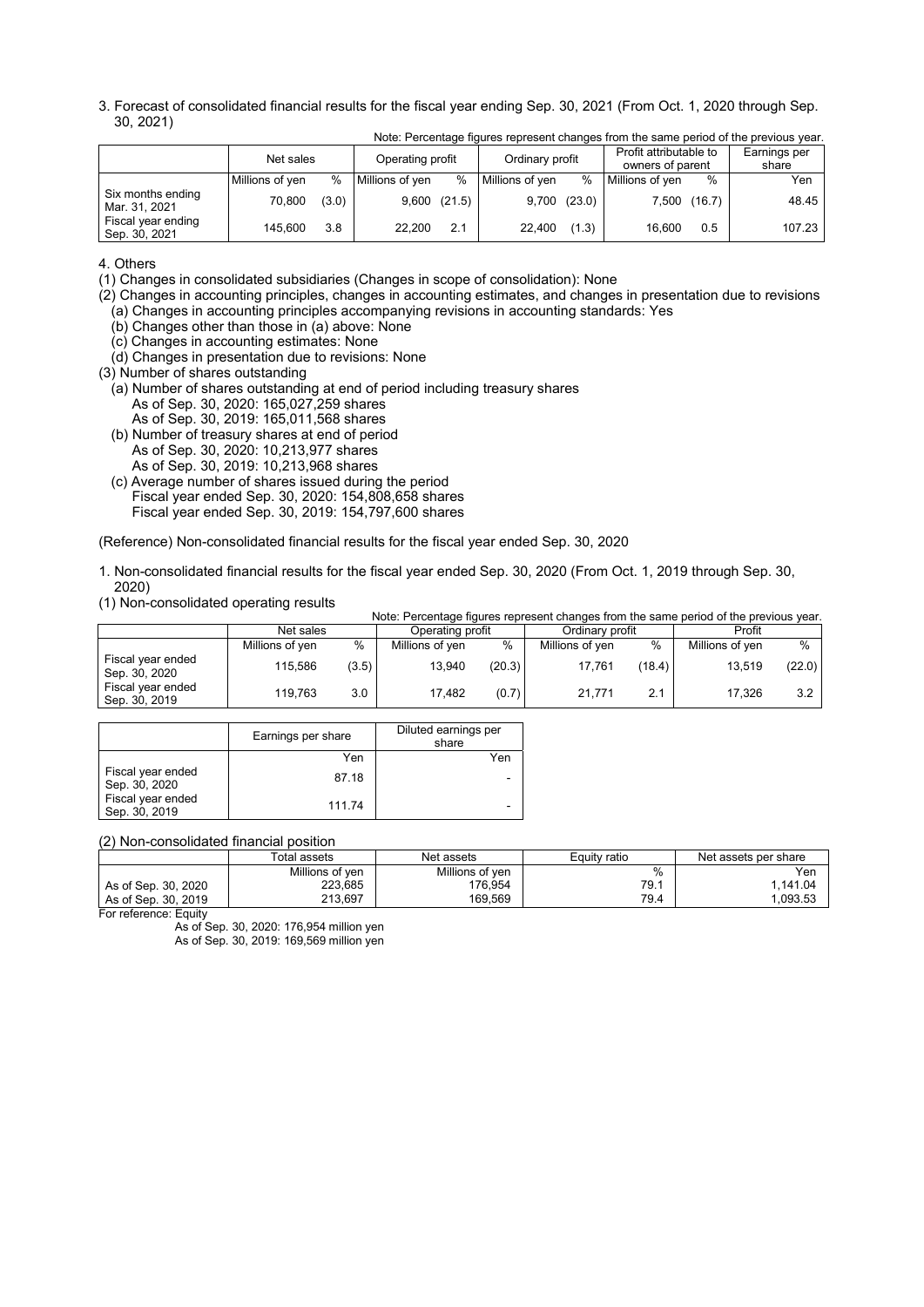#### **1. Overview of Operating Results and Others**

#### **(1) Overview of Operating Results for the Fiscal Year**

During the fiscal year ended September 30, 2020 (from October 1, 2019 through September 30, 2020), Japan's economy, while continuing to face sluggish exports owing to trade friction between the U.S. and China and a slowing overseas economy, experienced extremely harsh conditions in business activity resulting from not just a massive decrease in demand from the global spread of the novel coronavirus (COVID-19), but also restrained capital investment among companies.

Given these circumstances, our Group has striven to prevent the impact on production activities from COVID-19 infection among employees, while minimizing the risks posed on the business, such as by maintaining a stable supply of products. While strengthening our sales structure and promoting capital investment in preparation for sales expansion in the future, we have striven to secure net sales and profit by promoting research and development that takes advantage of the Company's proprietary photonics technologies, which we have accumulated over many years.

As a result, we closed the fiscal year 2020 with net sales of JPY 140,251 million, down by JPY 5,660 million (3.9%) from the previous year, due to decreases in both domestic and overseas sales. From an earnings perspective, operating profit was JPY 21,752 million, down by JPY 3,650 million (14.4%), ordinary profit was JPY 22,692 million, down by JPY 3,584 million (13.6%), and profit attributable to owners of parent was JPY 16,523 million, down by JPY 3,395 million (17.0%) from the previous year. Accordingly, revenue and profits regrettably decreased.

Operating results by segment are as follows;

#### (Electron Tube)

In the medical field, sales of photomultiplier tubes (PMT) for products for medical inspection and monitoring systems such as blood analyzers increased, thanks to their stronger demand in Japan and overseas mainly in China. However, sales for photomultiplier tubes (PMT) declined as a result of a significant fall in sales for oil-well logging devices due to sluggish oilfield investment as well as a decline in sales for academic applications and environmental and emission analysis.

Regarding imaging devices and light sources, in the industrial field, sales of Stealth Dicing Engine for highspeed, high-quality silicon wafer dicing decreased, affected by the trade friction between the U.S. and China, despite the strong sales of xenon lamps for semiconductor inspection equipment. In addition, sales of deuterium lamps for environmental analysis, etc. decreased mainly in Asia due to closures of universities, research institutions, etc. in the second half of the fiscal year. As a result, net sales of imaging devices and light sources decreased.

In total, the Electron Tube business comprised of photomultiplier tubes (PMT) and imaging devices and light sources closed fiscal year 2020 with net sales of JPY 53,257 million, down by 8.2%, and operating profit of JPY 17,833 million, down by 13.0% from the previous year.

#### (Opto-semiconductor)

In opto-semiconductor devices, in the medical field, sales of flat panel sensors for dental use decreased, caused by a decrease in demand by suspension of the customers' production activities. However, sales of silicon photodiodes for X-ray CT and products for medical inspection and monitoring systems increased in response to the higher demand in Japan and overseas. In addition, in the industrial field, sales of image sensors for semiconductor fabrication and inspection equipment increased in response to the recovery of the semiconductor market.

As a result, net sales in the Opto-semiconductor business were JPY 65,810 million, up by 1.5%, and operating profit was JPY 18,391 million, down by 0.9% from the previous year.

(Imaging and Measurement Instruments)

In image processing and measurement systems, sales of digital slide scanners for remote pathologic diagnosis systems grew due to rising demand from inter-hospital networks in the U.S. and Europe. However, sales of digital cameras used in the life sciences sector and biotechnology sector declined in Japan and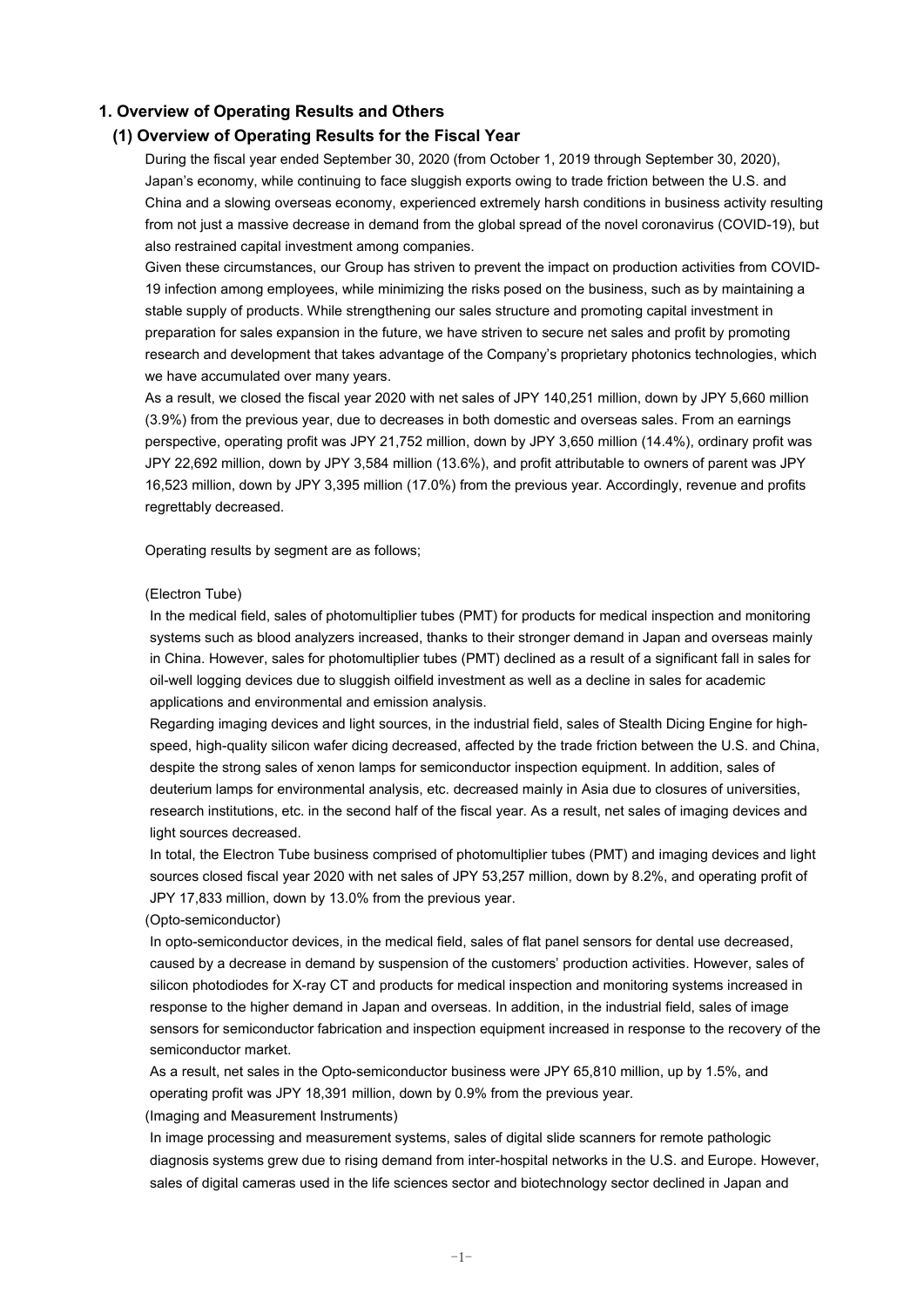overseas by the impact of a stagnation of activities at universities, research institutions, etc. In addition, affected by restrained capital investment primarily in Japan and Europe, sales of failure analysis systems for semiconductor devices declined.

As a result, net sales for the Imaging and Measurement Instruments business were JPY 16,728 million, down by 8.7%, and operating profit was JPY 3,100 million, down by 15.9% from the previous year. (Other)

Sales from other operations include the semiconductor laser business, hotel operations run by Iwata Grand Hotel Inc., a subsidiary, and business relating to the unique products of Beijing Hamamatsu Photon Techniques Inc., which is also a subsidiary.

In our other businesses, net sales were JPY 4,456 million, down by 5.7%, and operating loss was JPY 741 million, compared with an operating loss of JPY 197 million in the previous year.

#### **(2) Overview of Financial Position for the Fiscal Year**

Current assets increased by JPY 3,384 million from the end of the previous fiscal year, despite a decrease in cash and deposits of JPY 4,650 million, mainly reflecting an increase in inventories of JPY 5,983 million and an increase in securities of JPY 2,988 million.

Non-current assets increased by JPY 8,536 million from the end of the previous fiscal year, mainly reflecting an increase in property, plant and equipment of JPY 8,890 million that resulted from an increase in buildings and structures.

As a result, total assets at the fiscal year-end were JPY 271,615 million, up by JPY 11,921 million from the end of the previous fiscal year.

Current liabilities increased by JPY 1,972 million from the end of the previous fiscal year, despite a decrease in notes and accounts payable - trade of JPY 1,083 million and a decrease in income taxes payable of JPY 502 million, mainly reflecting increases in accounts payable - facilities and electronically recorded obligations facilities (current liabilities - other) of JPY 2,515 million.

Non-current liabilities increased by JPY 80 million from the end of the previous fiscal year, mainly due to an increase in retirement benefit liability of JPY 201 million.

As a result, total liabilities at the fiscal year-end were JPY 58,100 million, up by JPY 2,053 million from the end of the previous fiscal year.

Net assets at the fiscal year-end were JPY 213,515 million, up by JPY 9,868 million from the end of the previous fiscal year, reflecting an increase in retained earnings of JPY 10,320 million as a result of reporting profit attributable to owners of parent.

#### **(3) Overview of Cash Flows for the Fiscal Year**

At the end of this fiscal year, cash and cash equivalents (referred to below as "cash") stood at JPY 68,773 million, up by JPY 252 million from the end of the previous fiscal year.

Cash flows for this fiscal year compared to the previous fiscal year were as follows.

Net cash provided by operating activities during the year was JPY 23,321 million, down by JPY 7,553 million over the previous fiscal year. This mainly reflected lower revenue due to a decrease in profit before income taxes of JPY 3,961 million and a decrease in trade payables of JPY 811 million, compared to an increase of JPY 2,274 million in the previous fiscal year.

Net cash used in investing activities was JPY 16,215 million, up by JPY 129 million from the previous year. This mainly reflected an increase in expenditures due to an increase in purchase of property, plant and equipment of JPY 3,428 million, despite a decrease in payments into time deposits (over three months; a noncash item) of JPY 1,808 million and a decrease in payments for investments in capital of subsidiaries and associates of JPY 679 million.

Net cash used in financing activities was JPY 6,508 million, down by JPY 172 million from the previous year. This mainly reflected a decrease in expenditures due to a decrease in repayments of borrowings.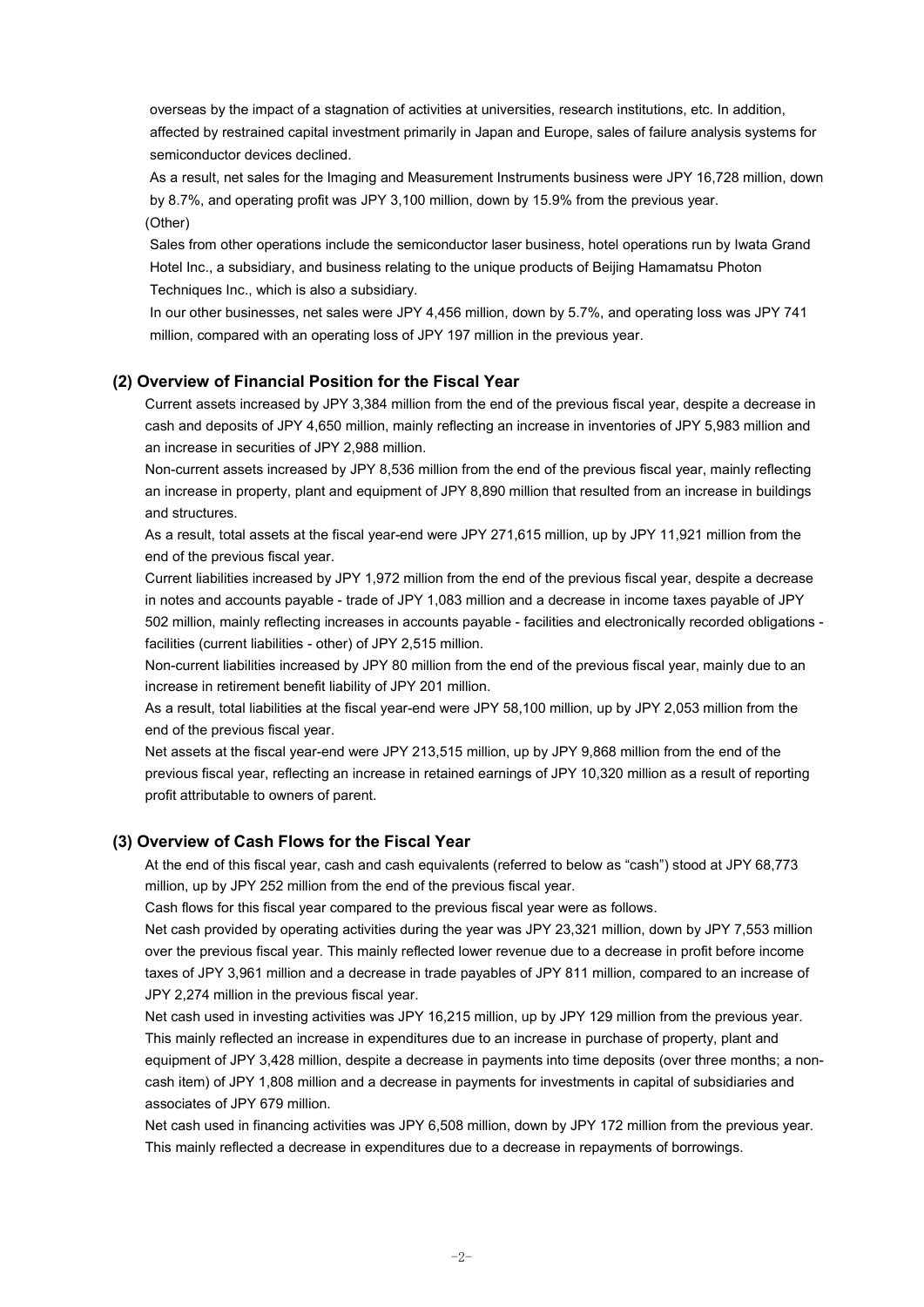#### **(4) Impacts of COVID-19 on Consolidated Financial Results**

The impacts of COVID-19 on financial results were noticeable starting in the third quarter of the fiscal year. Consolidated net sales for the three-month period were down by 9.9% (down by JPY 3,332 million) from the same period of the previous fiscal year and down by 21.3% (down by JPY 8,204 million) from the second quarter of this fiscal year.

The main events that had an impact on financial results are as follows.

- Suspension of product shipments and postponement of deliveries due to suspension of operations, etc. at overseas customers' plants, mainly in Europe
- Reduced opportunities to acquire orders due to closures of universities, research institutions, etc., mainly in the U.S.
- Postponement of public bidding and deliveries for national projects, etc. due to the impact of lockdown measures in cities, mainly in Europe
- Inventory adjustments of our products due to suspension or delays in operating activities of our main customers in Japan and overseas
- Reduced opportunities to acquire orders due to the limited operating activities in Japan and overseas Note: Employees at many overseas sales subsidiaries in the U.S. and Europe continue telework or shiftwork

With respect to the above events, the main impacts by field are as follows.

- In the medical field, sales of flat panel sensors for dental use and other products decreased significantly, mainly in Europe.
- In the industrial field, sales of optical sensors for baggage inspections decreased due to closures of airports, etc.
- In the industrial field, sales of light sources for battery testing, etc. decreased due to the drop in global automobile production, and in the transportation field, sales of optical sensors for automobiles and light sources, etc. decreased.

On the other hand, within the medical field, demand is growing for optical sensors, etc. for polymerase chain reaction (PCR) tests, blood inspections, and X-ray CT, and sales for some products are increasing. In the fourth quarter, the downward pressure on earnings appears to have generally ceased due to the reopening of economic activity in multiple countries.

As a result, net sales for the second half of the fiscal year were JPY 67,276 million, up by 2.5% from the net sales forecast of JPY 65,624 million for the second half of the fiscal year as the announcement of the consolidated financial results for the third quarter of the fiscal year. This was down by 9.8% from the net sales forecast of JPY 74,624 million for the second half of the fiscal year as the announcement of the consolidated financial results for the second quarter of the fiscal year.

The negative and positive effect on consolidated net sales from COVID-19 from the third quarter onward is estimated to be roughly JPY 7.0 billion.

#### **(5) Future Outlook**

Concerning the business environment surrounding the Group, in addition to further expansion in the trade friction between the U.S. and China mainly in the semiconductor field, we are seeing a trend of new surges in COVID-19 infections in the U.S. and Europe, and it is not possible to forecast when the COVID-19 pandemic will end. We therefore expect that recovery in the global economy will remain weak and extremely difficult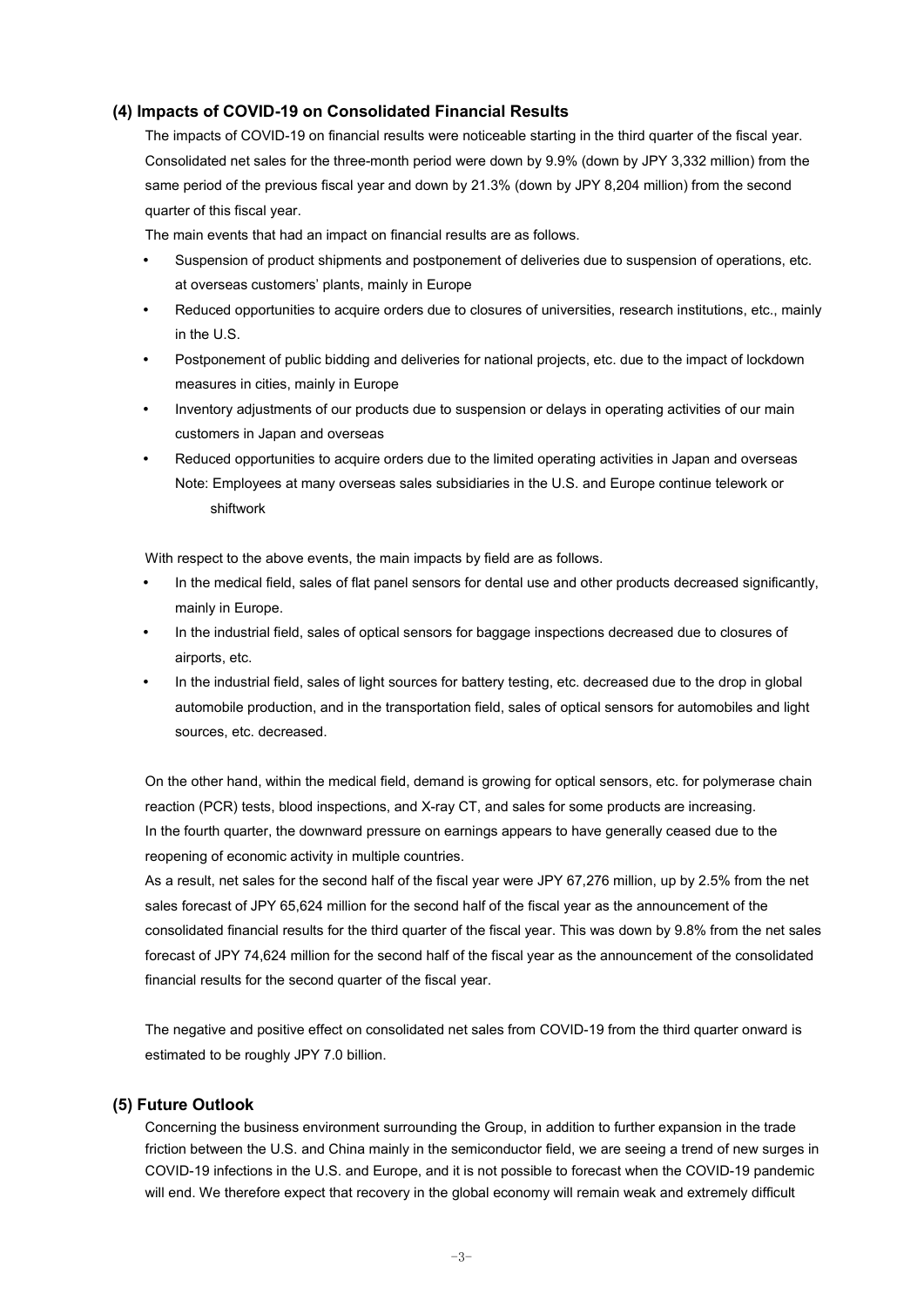conditions will continue for economic activity.

Operating under such a business environment, we are projecting that the effect of COVID-19 will continue through into the second quarter, and expect consolidated net sales for the first six months ending March 31, 2021 of JPY 70,800 million, which would result in a fall of approximately 3% compared with the previous corresponding period, which was mostly unaffected by COVID-19. Full-scale recovery in the financial results is forecast to be made from the third quarter onward.

As a result of the above, we expect consolidated net sales for the next year of JPY 145,600 million, up by 3.8% from the previous year. In addition, from an earnings perspective, we are planning for operating profit of JPY 22,200 million, up by 2.1%, ordinary profit of JPY 22,400 million, down by 1.3%, and profit attributable to owners of parent of JPY 16,600 million, up by 0.5% from the previous year. We assume the yen/US dollar exchange rate will be JPY 100, the yen/Euro exchange rate will be JPY 115 and the yen/RMB exchange rate will be JPY 15.

(Millions of Japanese Yen)

### FY 2021 (From Oct. 1, 2020 through Sep. 30, 2021) Forecast of Consolidated Financial Results for the Fiscal Year Ending Sep. 30, 2021

|                                            | Through the second<br>quarter | Compared with<br>previous year (%) | Forecast for the year | Compared with<br>previous year (%) |
|--------------------------------------------|-------------------------------|------------------------------------|-----------------------|------------------------------------|
| Net sales                                  | 70,800                        | (3.0)                              | 145,600               | 3.8                                |
| Operating profit                           | 9,600                         | (21.5)                             | 22,200                | 2.1                                |
| Ordinary profit                            | 9,700                         | (23.0)                             | 22,400                | (1.3)                              |
| Profit attributable to<br>owners of parent | 7,500                         | (16.7)                             | 16,600                | 0.5                                |

### **2. Basic Policy Regarding Selection of Accounting Standards**

The Group adopts a policy to prepare its consolidated financial statements in accordance with the Japanese GAAP for the time being, taking into account the year-on-year comparability and intercompany comparability of consolidated financial statements.

With respect to the adoption of the International Financial Reporting Standards (IFRS), we intend to address the matter appropriately, factoring in our future business development and the trends of the system.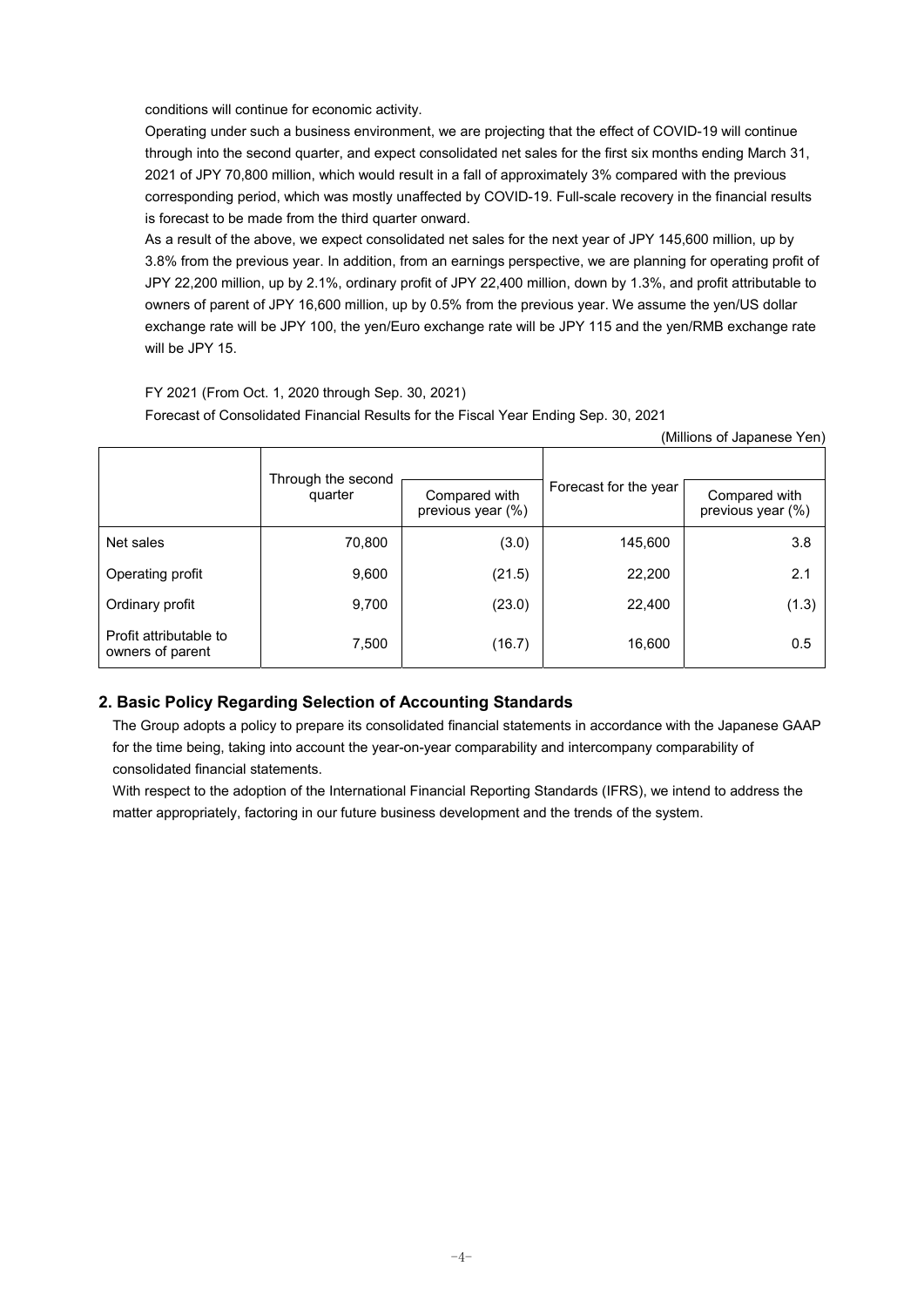Consolidated Balance Sheets

|                                        |                        | (Millions of Japanese Yen) |
|----------------------------------------|------------------------|----------------------------|
|                                        | As of<br>Sep. 30, 2019 | As of<br>Sep. 30, 2020     |
| Assets                                 |                        |                            |
| Current assets                         |                        |                            |
| Cash and deposits                      | 78,414                 | 73,763                     |
| Notes and accounts receivable - trade  | 35,381                 | 32,220                     |
| <b>Securities</b>                      | 3,646                  | 6,634                      |
| Merchandise and finished goods         | 9,730                  | 11,541                     |
| Work in process                        | 19,184                 | 21,609                     |
| Raw materials and supplies             | 8,614                  | 10,362                     |
| Other                                  | 5,111                  | 7,316                      |
| Allowance for doubtful accounts        | (174)                  | (155)                      |
| Total current assets                   | 159,909                | 163,293                    |
| Non-current assets                     |                        |                            |
| Property, plant and equipment          |                        |                            |
| <b>Buildings and structures</b>        | 84,328                 | 99,050                     |
| Accumulated depreciation               | (48, 466)              | (51, 958)                  |
| Buildings and structures, net          | 35,861                 | 47,092                     |
| Machinery, equipment and vehicles      | 87,855                 | 92,963                     |
| Accumulated depreciation               | (76, 141)              | (80, 438)                  |
| Machinery, equipment and vehicles, net | 11,714                 | 12,525                     |
| Tools, furniture and fixtures          | 33,372                 | 35,096                     |
| Accumulated depreciation               | (28, 905)              | (30,068)                   |
| Tools, furniture and fixtures, net     | 4,467                  | 5,028                      |
| Land                                   | 16,910                 | 16,933                     |
| Leased assets                          | 526                    | 868                        |
| Accumulated depreciation               | (296)                  | (398)                      |
| Leased assets, net                     | 230                    | 469                        |
| Right-of-use assets                    |                        | 887                        |
| Accumulated depreciation               |                        | (270)                      |
| Right-of-use assets, net               |                        | 616                        |
| Construction in progress               | 8,266                  | 3,674                      |
| Total property, plant and equipment    | 77,450                 | 86,341                     |
| Intangible assets                      |                        |                            |
| <b>Customer relationships</b>          | 2,226                  | 1,911                      |
| Other                                  | 3,098                  | 3,124                      |
| Total intangible assets                | 5,324                  | 5,035                      |
| Investments and other assets           |                        |                            |
| Investment securities                  | 3,123                  | 3,081                      |
| Investment property                    | 1,963                  | 1,601                      |
| Accumulated depreciation               | (1, 379)               | (1, 299)                   |
| Investment property, net               | 583                    | 301                        |
| Deferred tax assets                    | 11,010                 | 11,226                     |
| Other                                  | 2,310                  | 2,354                      |
| Allowance for doubtful accounts        | (19)                   | (19)                       |
| Total investments and other assets     | 17,009                 | 16,945                     |
| Total non-current assets               | 99,785                 | 108,321                    |
| Total assets                           | 259,694                | 271,615                    |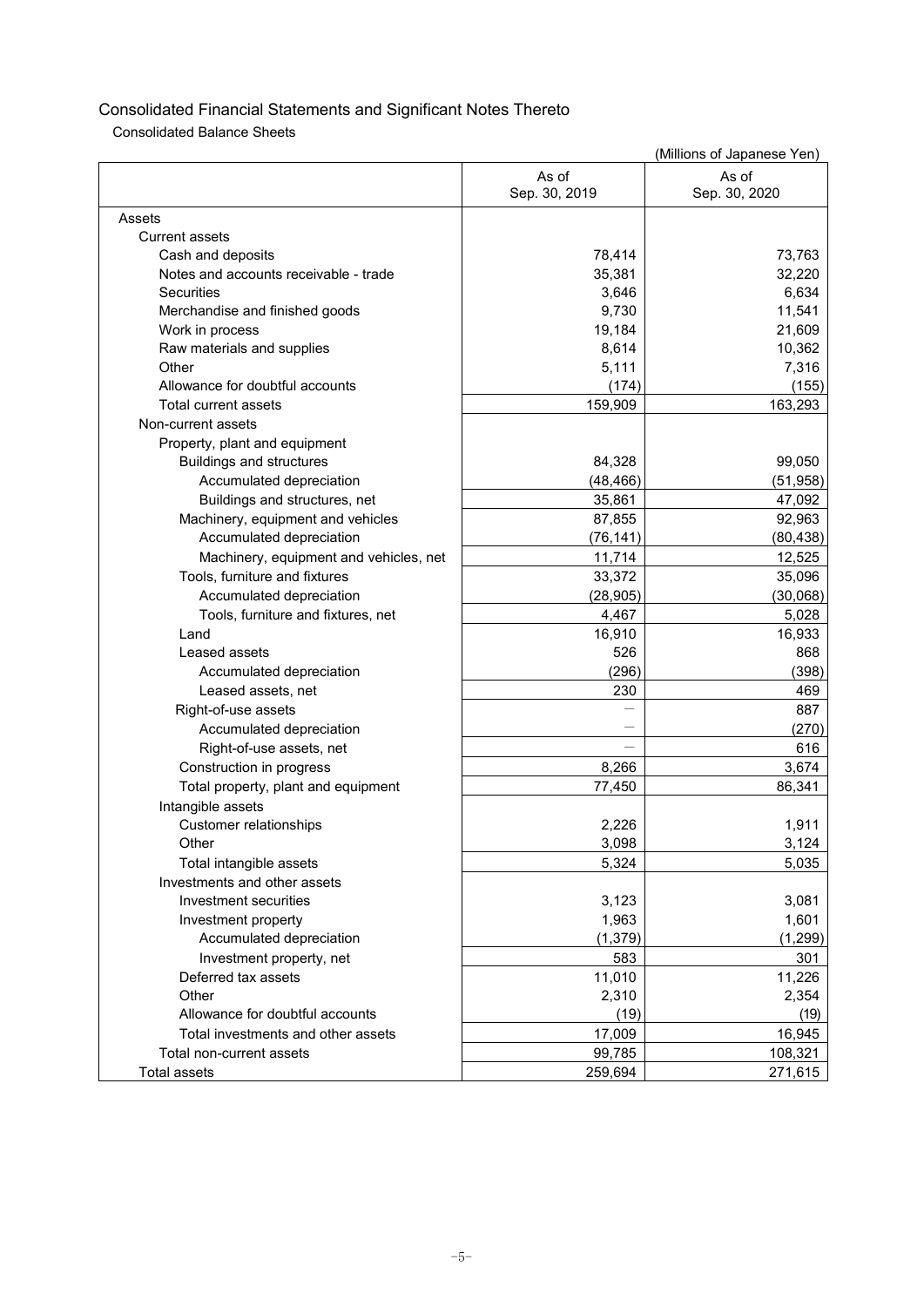Consolidated Balance Sheets

|                                                 |               | (Millions of Japanese Yen) |
|-------------------------------------------------|---------------|----------------------------|
|                                                 | As of         | As of                      |
|                                                 | Sep. 30, 2019 | Sep. 30, 2020              |
| Liabilities                                     |               |                            |
| <b>Current liabilities</b>                      |               |                            |
| Notes and accounts payable - trade              | 6,885         | 5,802                      |
| Electronically recorded obligations - operating | 5,771         | 6,030                      |
| Short-term borrowings                           | 1,454         | 1,511                      |
| Current portion of long-term borrowings         | 162           | 69                         |
| Income taxes payable                            | 3,167         | 2,664                      |
| Provision for bonuses                           | 4,768         | 4,500                      |
| Other                                           | 17,220        | 20,823                     |
| <b>Total current liabilities</b>                | 39,429        | 41,402                     |
| Non-current liabilities                         |               |                            |
| Long-term borrowings                            | 6,349         | 6.280                      |
| Deferred tax liabilities                        | 646           | 576                        |
| Reserve for loss on dissolution of employees'   | 519           | 503                        |
| pension fund                                    |               |                            |
| Retirement benefit liability                    | 7,878         | 8,080                      |
| Other                                           | 1,222         | 1,257                      |
| Total non-current liabilities                   | 16,617        | 16,697                     |
| <b>Total liabilities</b>                        | 56,046        | 58,100                     |
| Net assets                                      |               |                            |
| Shareholders' equity                            |               |                            |
| Share capital                                   | 34,928        | 34,964                     |
| Capital surplus                                 | 34,672        | 34,708                     |
| Retained earnings                               | 156,036       | 166,357                    |
| Treasury shares                                 | (20, 795)     | (20, 795)                  |
| Total shareholders' equity                      | 204,842       | 215,234                    |
| Accumulated other comprehensive income          |               |                            |
| Valuation difference on available-for-sale      | 744           | 742                        |
| securities                                      |               |                            |
| Foreign currency translation adjustment         | (1, 877)      | (2, 152)                   |
| Remeasurements of defined benefit plans         | (752)         | (1, 144)                   |
| Total accumulated other comprehensive           | (1,885)       | (2, 553)                   |
| income                                          |               |                            |
| Non-controlling interests                       | 689           | 834                        |
| Total net assets                                | 203,647       | 213,515                    |
| Total liabilities and net assets                | 259,694       | 271,615                    |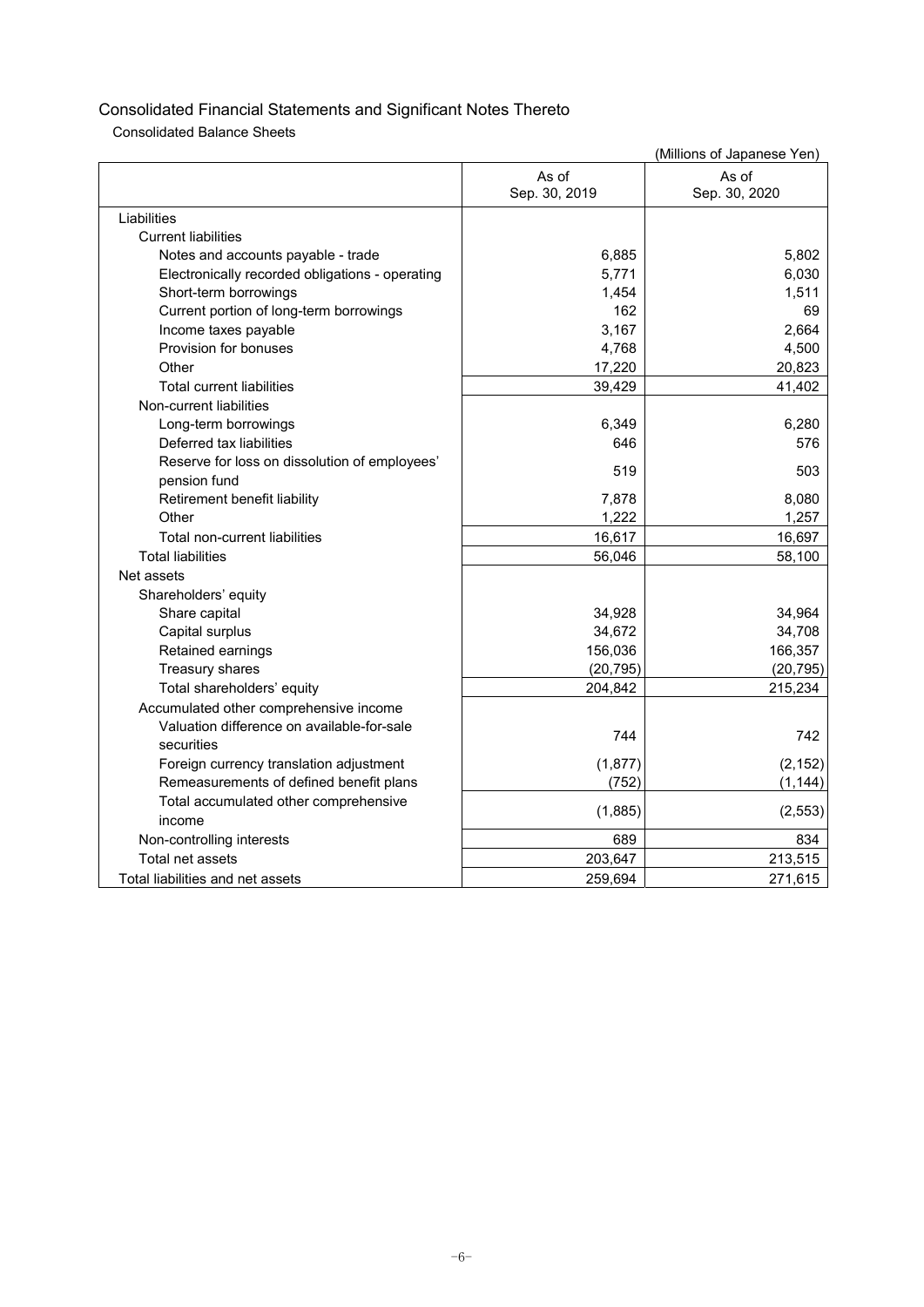Consolidated Statements of Income

|                                                    |                                    | (Millions of Japanese Yen)         |
|----------------------------------------------------|------------------------------------|------------------------------------|
|                                                    | Fiscal year ended<br>Sep. 30, 2019 | Fiscal year ended<br>Sep. 30, 2020 |
| Net sales                                          | 145,912                            | 140,251                            |
| Cost of sales                                      | 71,916                             | 71,774                             |
| Gross profit                                       | 73,996                             | 68,477                             |
| Selling, general and administrative expenses       |                                    |                                    |
| Freight and packing costs                          | 1,286                              | 1,285                              |
| Advertising expenses                               | 1,193                              | 730                                |
| Salaries                                           | 12,163                             | 12,507                             |
| Provision for bonuses                              | 1,524                              | 1,416                              |
| Retirement benefit expenses                        | 883                                | 910                                |
| Depreciation                                       | 2.465                              | 2,790                              |
| <b>Commission expenses</b>                         | 4,468                              | 4,403                              |
| Research and development expenses                  | 13,071                             | 12,147                             |
| Provision of allowance for doubtful accounts       | 29                                 | 53                                 |
| Other                                              | 11,505                             | 10,479                             |
| Total selling, general and administrative expenses | 48,592                             | 46,724                             |
| Operating profit                                   | 25,403                             | 21,752                             |
| Non-operating income                               |                                    |                                    |
| Interest income                                    | 236                                | 208                                |
| Dividend income                                    | 55                                 | 56                                 |
| Rental income from non-current assets              | 79                                 | 79                                 |
| Rental income from investment property             | 86                                 | 81                                 |
| Foreign exchange gains                             |                                    | 94                                 |
| Share of profit of entities accounted for using    | 225                                | 17                                 |
| equity method                                      |                                    |                                    |
| Other                                              | 636                                | 628                                |
| Total non-operating income                         | 1,319                              | 1.164                              |
| Non-operating expenses                             |                                    |                                    |
| Interest expenses                                  | 55                                 | 55                                 |
| Rental expenses on real estate                     | 137                                | 123                                |
| Foreign exchange losses                            | 179                                |                                    |
| Other                                              | 72                                 | 45                                 |
| Total non-operating expenses                       | 445                                | 224                                |
| Ordinary profit                                    | 26,277                             | 22,692                             |
| Extraordinary income                               |                                    |                                    |
| Gain on sales of non-current assets                | 46                                 | 58                                 |
| Subsidy income                                     | 113                                | 222                                |
| Gain on sales of investment securities             |                                    | 3                                  |
| Total extraordinary income                         | 159                                | 284                                |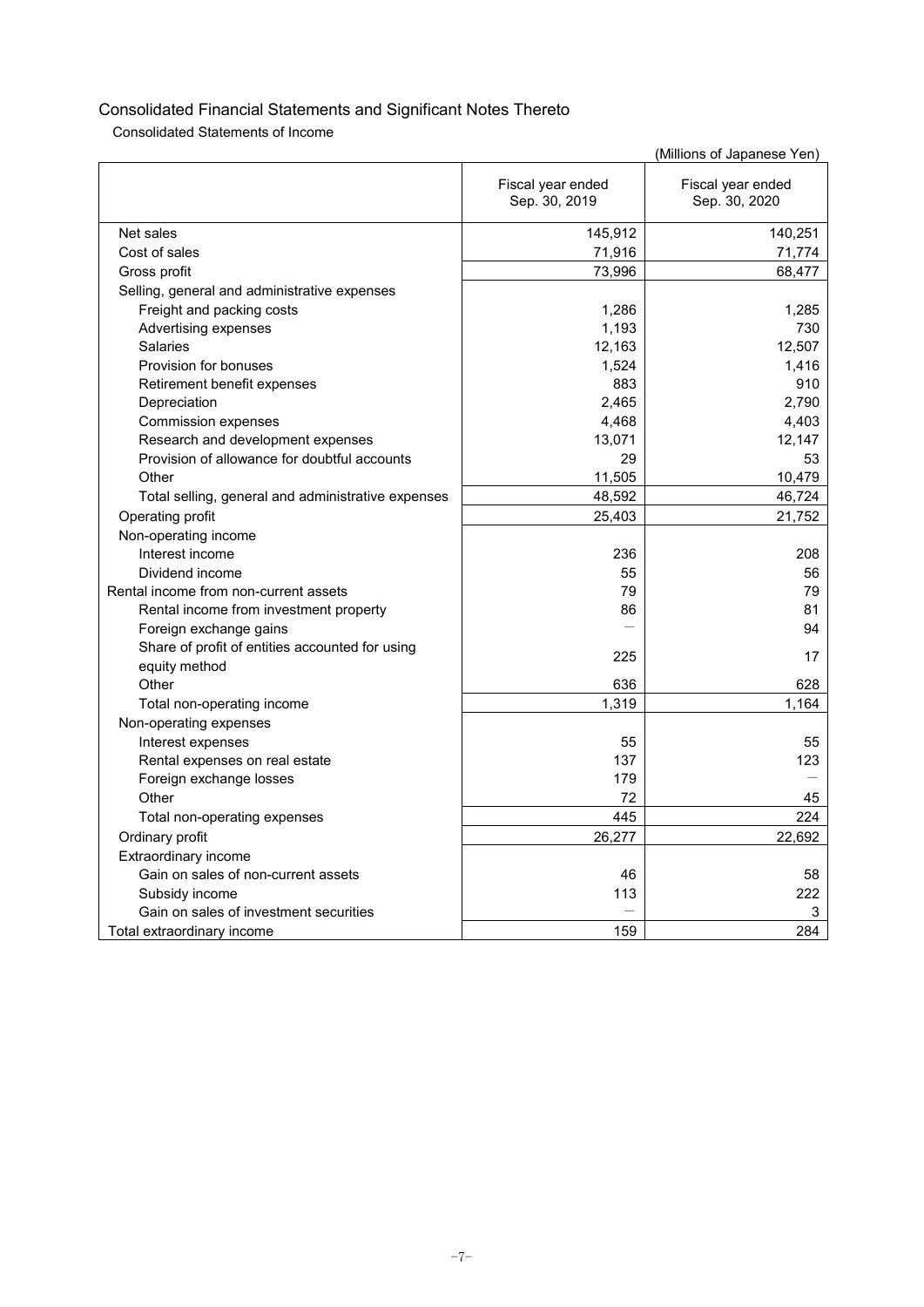Consolidated Statements of Income

|                                                              |                                    | (Millions of Japanese Yen)         |
|--------------------------------------------------------------|------------------------------------|------------------------------------|
|                                                              | Fiscal year ended<br>Sep. 30, 2019 | Fiscal year ended<br>Sep. 30, 2020 |
| <b>Extraordinary losses</b>                                  |                                    |                                    |
| Loss on sales of non-current assets                          | 58                                 | O                                  |
| Loss on retirement of non-current assets                     | 35                                 | 28                                 |
| Loss on tax purpose reduction entry of non-current<br>assets | 113                                | 191                                |
| Impairment loss                                              |                                    | 431                                |
| Loss on valuation of investment securities                   | 9                                  | 66                                 |
| Total extraordinary losses                                   | 217                                | 718                                |
| Profit before income taxes                                   | 26,220                             | 22,259                             |
| Income taxes - current                                       | 6,580                              | 5,808                              |
| Income taxes - deferred                                      | (347)                              | (133)                              |
| Total income taxes                                           | 6,232                              | 5,674                              |
| Profit                                                       | 19,987                             | 16,584                             |
| Profit attributable to non-controlling interests             | 69                                 | 60                                 |
| Profit attributable to owners of parent                      | 19,918                             | 16,523                             |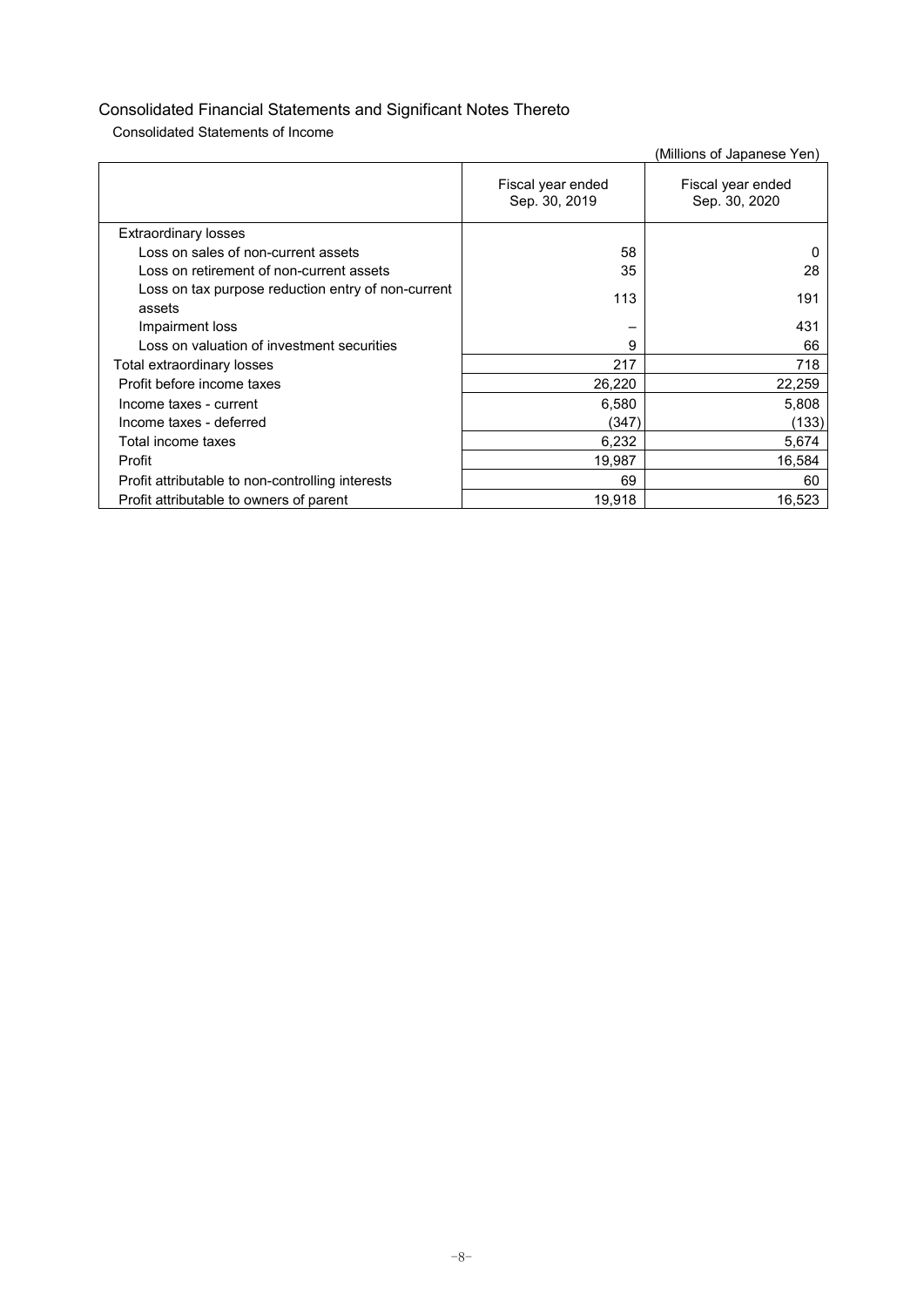Consolidated Statements of Comprehensive Income

|                                                                                      |                                    | (Millions of Japanese Yen)         |
|--------------------------------------------------------------------------------------|------------------------------------|------------------------------------|
|                                                                                      | Fiscal year ended<br>Sep. 30, 2019 | Fiscal year ended<br>Sep. 30, 2020 |
| Profit                                                                               | 19,987                             | 16,584                             |
| Other comprehensive income                                                           |                                    |                                    |
| Valuation difference on available-for-sale<br>securities                             | (800)                              | (1)                                |
| Foreign currency translation adjustment                                              | (3, 156)                           | (286)                              |
| Remeasurements of defined benefit plans, net of<br>tax                               | (138)                              | (391)                              |
| Share of other comprehensive income of entities<br>accounted for using equity method | (9)                                | (0)                                |
| Total other comprehensive income                                                     | (4, 105)                           | (680)                              |
| Comprehensive income                                                                 | 15,882                             | 15,904                             |
| Comprehensive income attributable to                                                 |                                    |                                    |
| Comprehensive income attributable to owners of<br>parent                             | 15,842                             | 15,855                             |
| Comprehensive income attributable to non-<br>controlling interests                   | 40                                 | 48                                 |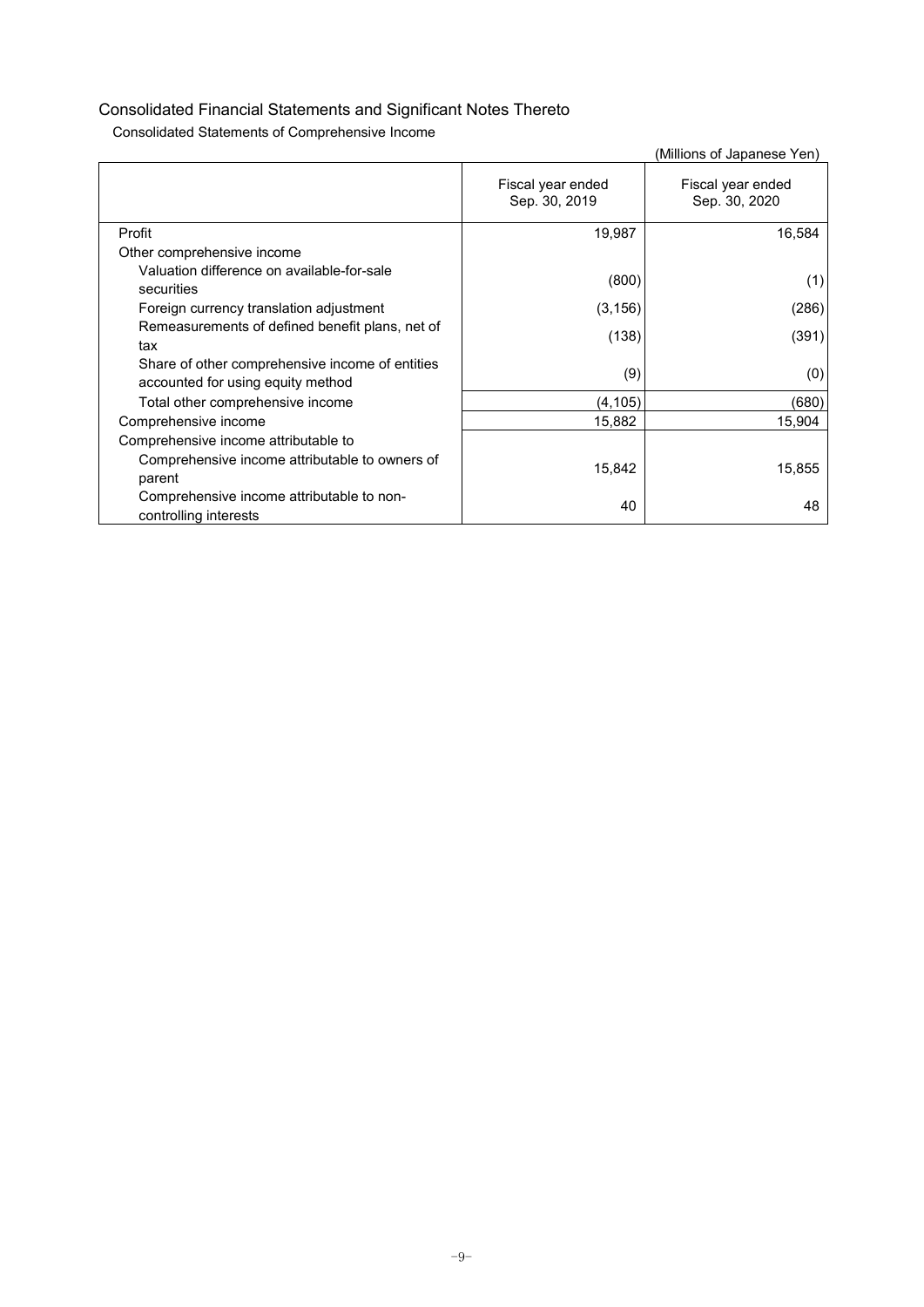### Consolidated Statements of Changes in Equity

Fiscal year ended Sep. 30, 2019

| (IVIIIIIONS OFJäpanese Ten)                                |               |                      |                   |                 |                                  |  |  |
|------------------------------------------------------------|---------------|----------------------|-------------------|-----------------|----------------------------------|--|--|
|                                                            |               | Shareholders' equity |                   |                 |                                  |  |  |
|                                                            | Share capital | Capital surplus      | Retained earnings | Treasury shares | Total<br>shareholders'<br>equity |  |  |
| Balance at beginning of<br>period                          | 34,928        | 34,672               | 142,321           | (20, 795)       | 191,126                          |  |  |
| Changes during period                                      |               |                      |                   |                 |                                  |  |  |
| Issuance of new<br>shares                                  |               |                      |                   |                 |                                  |  |  |
| Dividends of surplus                                       |               |                      | (6, 202)          |                 | (6,202)                          |  |  |
| Profit attributable to<br>owners of parent                 |               |                      | 19,918            |                 | 19,918                           |  |  |
| Purchase of treasury<br>shares                             |               |                      |                   |                 |                                  |  |  |
| Net changes in items<br>other than<br>shareholders' equity |               |                      |                   |                 |                                  |  |  |
| Total changes during<br>period                             |               |                      | 13,715            |                 | 13,715                           |  |  |
| Balance at end of period                                   | 34,928        | 34,672               | 156,036           | (20, 795)       | 204,842                          |  |  |

|                                                            |                                                                 | Accumulated other comprehensive income           |                                               |                                                          |                                  |                     |
|------------------------------------------------------------|-----------------------------------------------------------------|--------------------------------------------------|-----------------------------------------------|----------------------------------------------------------|----------------------------------|---------------------|
|                                                            | Valuation<br>difference on<br>available-for-<br>sale securities | Foreign<br>currency<br>translation<br>adjustment | Remeasurements<br>of defined benefit<br>plans | Total<br>accumulated<br>other<br>comprehensive<br>income | Non-<br>controlling<br>interests | Total net<br>assets |
| Balance at beginning of<br>period                          | 1,545                                                           | 1,259                                            | (614)                                         | 2,190                                                    | 668                              | 193,985             |
| Changes during period                                      |                                                                 |                                                  |                                               |                                                          |                                  |                     |
| Issuance of new<br>shares                                  |                                                                 |                                                  |                                               |                                                          |                                  |                     |
| Dividends of surplus                                       |                                                                 |                                                  |                                               |                                                          |                                  | (6, 202)            |
| Profit attributable to<br>owners of parent                 |                                                                 |                                                  |                                               |                                                          |                                  | 19,918              |
| Purchase of treasury<br>shares                             |                                                                 |                                                  |                                               |                                                          |                                  |                     |
| Net changes in items<br>other than<br>shareholders' equity | (800)                                                           | (3, 136)                                         | (138)                                         | (4,075)                                                  | 21                               | (4,054)             |
| Total changes during<br>period                             | (800)                                                           | (3, 136)                                         | (138)                                         | (4,075)                                                  | 21                               | 9,661               |
| Balance at end of period                                   | 744                                                             | (1, 877)                                         | (752)                                         | (1,885)                                                  | 689                              | 203,647             |

(Millions of Japanese Yen)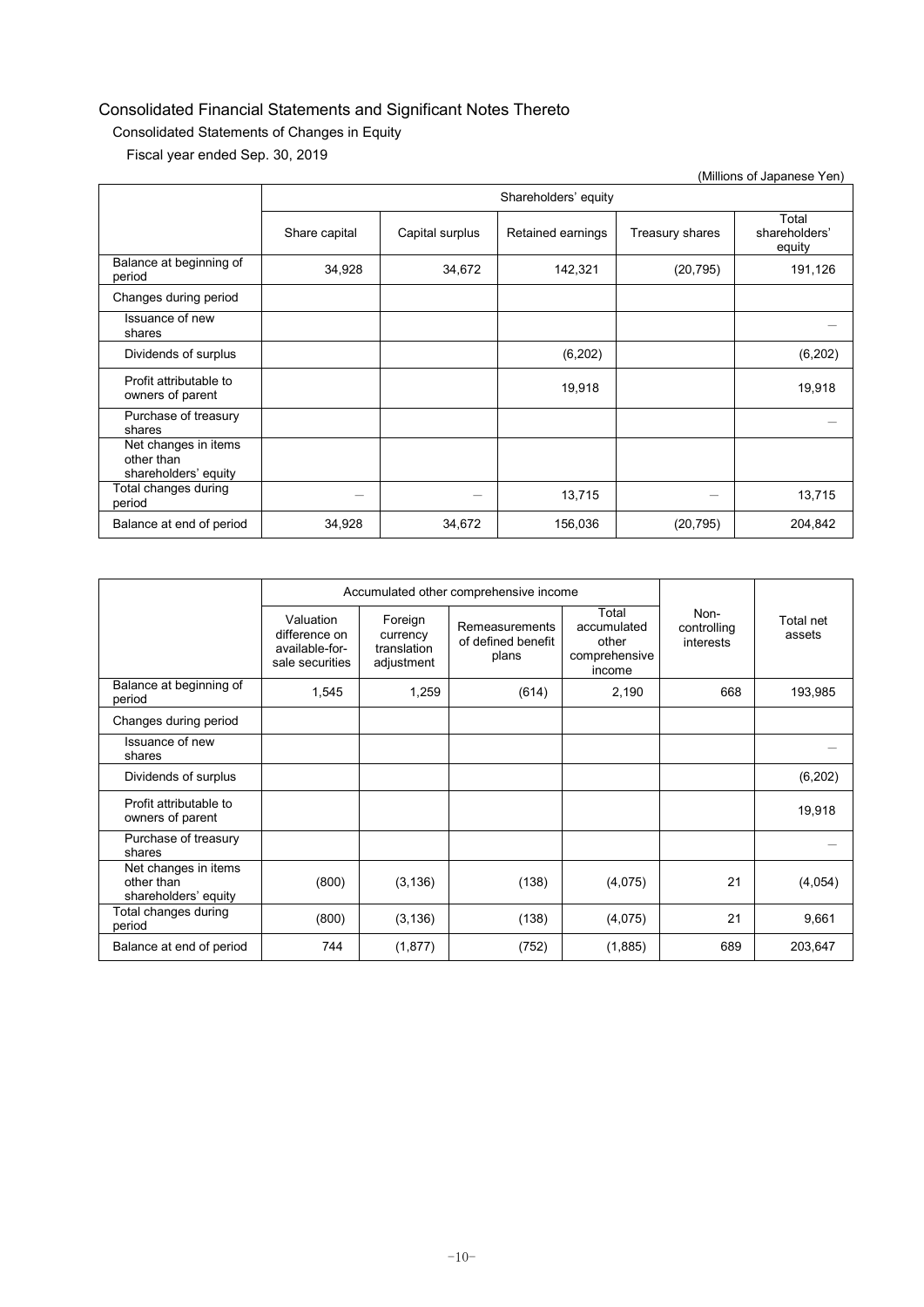### Consolidated Statements of Changes in Equity

Fiscal year ended Sep. 30, 2020

| (Millions of Japanese Yen)                                 |               |                      |                   |                 |                                  |  |  |
|------------------------------------------------------------|---------------|----------------------|-------------------|-----------------|----------------------------------|--|--|
|                                                            |               | Shareholders' equity |                   |                 |                                  |  |  |
|                                                            | Share capital | Capital surplus      | Retained earnings | Treasury shares | Total<br>shareholders'<br>equity |  |  |
| Balance at beginning of<br>period                          | 34,928        | 34,672               | 156,036           | (20, 795)       | 204,842                          |  |  |
| Changes during period                                      |               |                      |                   |                 |                                  |  |  |
| Issuance of new<br>shares                                  | 35            | 35                   |                   |                 | 71                               |  |  |
| Dividends of surplus                                       |               |                      | (6,202)           |                 | (6,202)                          |  |  |
| Profit attributable to<br>owners of parent                 |               |                      | 16,523            |                 | 16,523                           |  |  |
| Purchase of treasury<br>shares                             |               |                      |                   | (0)             | (0)                              |  |  |
| Net changes in items<br>other than<br>shareholders' equity |               |                      |                   |                 |                                  |  |  |
| Total changes during<br>period                             | 35            | 35                   | 10,320            | (0)             | 10,391                           |  |  |
| Balance at end of period                                   | 34,964        | 34,708               | 166,357           | (20, 795)       | 215,234                          |  |  |

|                                                            |                                                                 |                                                  | Accumulated other comprehensive income        |                                                          |                                  |                     |  |
|------------------------------------------------------------|-----------------------------------------------------------------|--------------------------------------------------|-----------------------------------------------|----------------------------------------------------------|----------------------------------|---------------------|--|
|                                                            | Valuation<br>difference on<br>available-for-<br>sale securities | Foreign<br>currency<br>translation<br>adjustment | Remeasurements<br>of defined benefit<br>plans | Total<br>accumulated<br>other<br>comprehensive<br>income | Non-<br>controlling<br>interests | Total net<br>assets |  |
| Balance at beginning of<br>period                          | 744                                                             | (1, 877)                                         | (752)                                         | (1, 885)                                                 | 689                              | 203,647             |  |
| Changes during period                                      |                                                                 |                                                  |                                               |                                                          |                                  |                     |  |
| Issuance of new<br>shares                                  |                                                                 |                                                  |                                               |                                                          |                                  | 71                  |  |
| Dividends of surplus                                       |                                                                 |                                                  |                                               |                                                          |                                  | (6, 202)            |  |
| Profit attributable to<br>owners of parent                 |                                                                 |                                                  |                                               |                                                          |                                  | 16,523              |  |
| Purchase of treasury<br>shares                             |                                                                 |                                                  |                                               |                                                          |                                  | (0)                 |  |
| Net changes in items<br>other than<br>shareholders' equity | (1)                                                             | (274)                                            | (391)                                         | (668)                                                    | 144                              | (523)               |  |
| Total changes during<br>period                             | (1)                                                             | (274)                                            | (391)                                         | (668)                                                    | 144                              | 9,868               |  |
| Balance at end of period                                   | 742                                                             | (2, 152)                                         | (1, 144)                                      | (2, 553)                                                 | 834                              | 213,515             |  |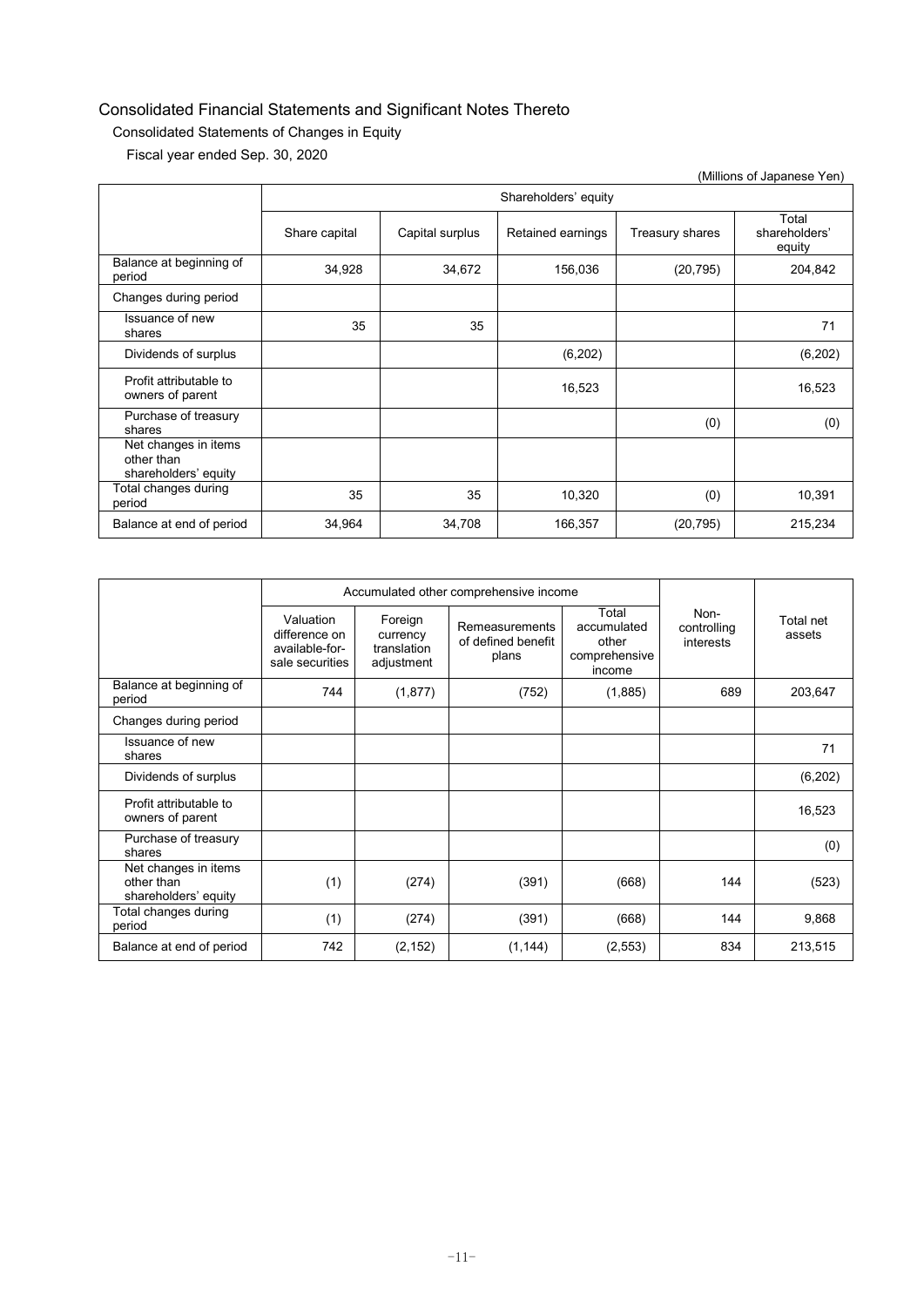Consolidated Statements of Cash Flows

|                                                     |                                    | (Millions of Japanese Yen)         |
|-----------------------------------------------------|------------------------------------|------------------------------------|
|                                                     | Fiscal year ended<br>Sep. 30, 2019 | Fiscal year ended<br>Sep. 30, 2020 |
| Cash flows from operating activities                |                                    |                                    |
| Profit before income taxes                          | 26,220                             | 22,259                             |
| Depreciation                                        | 12,060                             | 12,691                             |
| Impairment loss                                     |                                    | 431                                |
| Increase (decrease) in allowance for doubtful       |                                    |                                    |
| accounts                                            | 22                                 | (18)                               |
| Increase (decrease) in provision for bonuses        | (321)                              | (276)                              |
| Increase (decrease) in retirement benefit liability | 312                                | (344)                              |
| Interest and dividend income                        | (291)                              | (264)                              |
| Interest expenses                                   | 55                                 | 55                                 |
| Foreign exchange losses (gains)                     | (11)                               | 10                                 |
| Share of loss (profit) of entities accounted for    | (225)                              | (17)                               |
| using equity method                                 |                                    |                                    |
| Loss (gain) on sales of property, plant and         | 12                                 | (58)                               |
| equipment                                           |                                    |                                    |
| Loss on retirement of property, plant and           | 35                                 | 28                                 |
| equipment                                           |                                    |                                    |
| Decrease (increase) in trade receivables            | (721)                              | 3,169                              |
| Decrease (increase) in inventories                  | (3,969)                            | (5,905)                            |
| Increase (decrease) in trade payables               | 2,274                              | (811)                              |
| Other, net                                          | 1,476                              | (1,528)                            |
| Subtotal                                            | 36,931                             | 29,421                             |
| Interest and dividends received                     | 282                                | 263                                |
| Interest paid                                       | (55)                               | (55)                               |
| Income taxes (paid) refund                          | (6, 282)                           | (6, 308)                           |
| Net cash provided by (used in) operating activities | 30,875                             | 23,321                             |
| Cash flows from investing activities                |                                    |                                    |
| Net decrease (increase) in time deposits            | (310)                              | 1,962                              |
| Purchase of securities                              | (3,659)                            | (4, 289)                           |
| Proceeds from redemption of securities              | 3,000                              | 4,294                              |
| Purchase of property, plant and equipment           | (13,984)                           | (17, 412)                          |
| Proceeds from sales of property, plant and          | 136                                | 122                                |
| equipment                                           |                                    |                                    |
| Purchase of intangible assets                       | (483)                              | (512)                              |
| Purchase of shares of subsidiaries resulting in     |                                    | (313)                              |
| change in scope of consolidation                    |                                    |                                    |
| Payments for investments in capital of subsidiaries | (679)                              |                                    |
| and associates                                      |                                    |                                    |
| Other, net                                          | (105)                              | (67)                               |
| Net cash provided by (used in) investing activities | (16,086)                           | (16, 215)                          |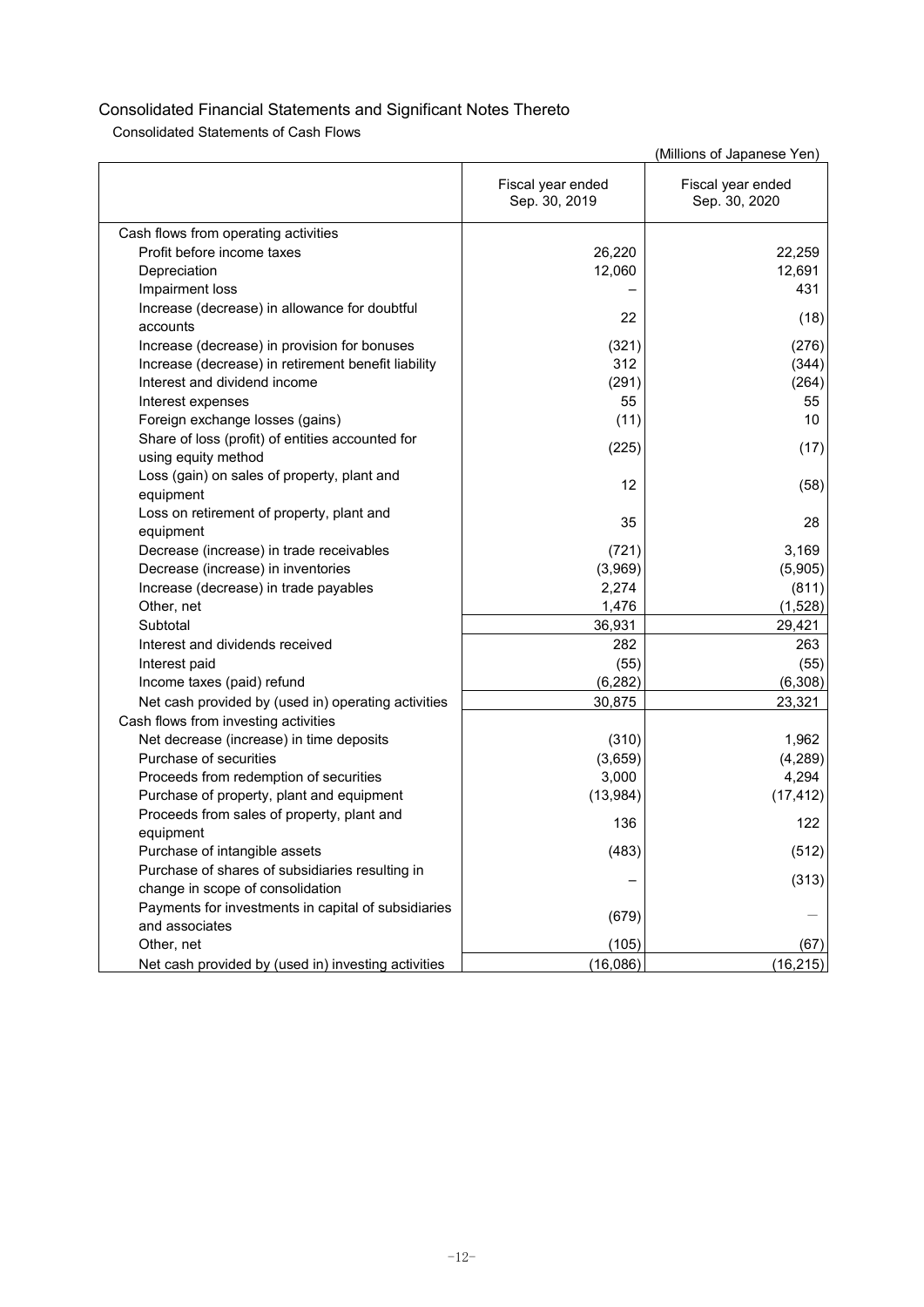|                                                                |                                    | (Millions of Japanese Yen)         |
|----------------------------------------------------------------|------------------------------------|------------------------------------|
|                                                                | Fiscal year ended<br>Sep. 30, 2019 | Fiscal year ended<br>Sep. 30, 2020 |
| Cash flows from financing activities                           |                                    |                                    |
| Net increase (decrease) in short-term borrowings               | (174)                              | 56                                 |
| Proceeds from long-term borrowings                             | 3,000                              |                                    |
| Repayments of long-term borrowings                             | (3, 178)                           | (162)                              |
| Dividends paid                                                 | (6,210)                            | (6, 209)                           |
| Other, net                                                     | (118)                              | (193)                              |
| Net cash provided by (used in) financing activities            | (6,681)                            | (6,508)                            |
| Effect of exchange rate change on cash and cash<br>equivalents | (1, 410)                           | (344)                              |
| Net increase (decrease) in cash and cash equivalents           | 6,697                              | 252                                |
| Cash and cash equivalents at beginning of period               | 61,824                             | 68,521                             |
| Cash and cash equivalents at end of period                     | 68,521                             | 68,773                             |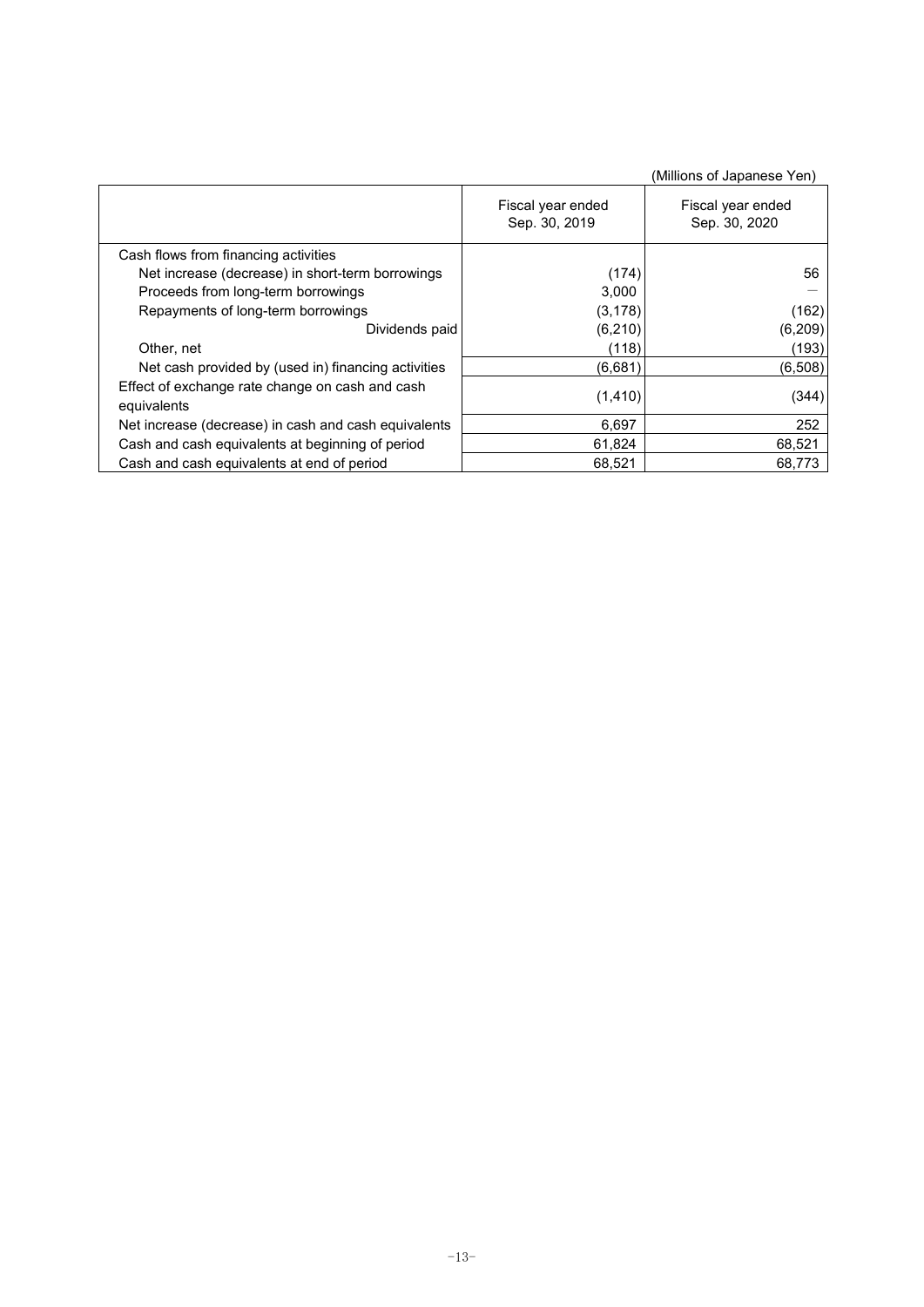### **Segment and Other Information**

#### **Segment information**

1. Summary of Reportable Segments

The Company's reportable segments are components of the Company for which separate financial information is available. These segments are subject to periodic examinations to enable the Company's board of directors to decide how to allocate resources and assess performance.

The Company's business divisions are based on product and service categories. Each of the divisions conducts business based on comprehensive strategies formulated for the products and services it handles.

Therefore, the Company's business segments based on the products and services handled by each of the divisions comprise its three principal reportable segments, which are Electron Tube, Opto-semiconductor, and Imaging and Measurement Instruments.

The Electron Tube business segment manufactures and sells photomultiplier tubes (PMTs), light sources and imaging devices. The Opto-semiconductor business segment manufactures and sells opto-semiconductor devices. The Imaging and Measurement Instruments business segment manufactures and sells image processing and measurement systems.

2. Method for Calculating the Sales, Profit (Loss), Assets, Liabilities, and Other Items for Reportable Segments Figures for profit in reportable segments are on an operating profit basis. Intersegment sales and transfers are based on prevailing market prices.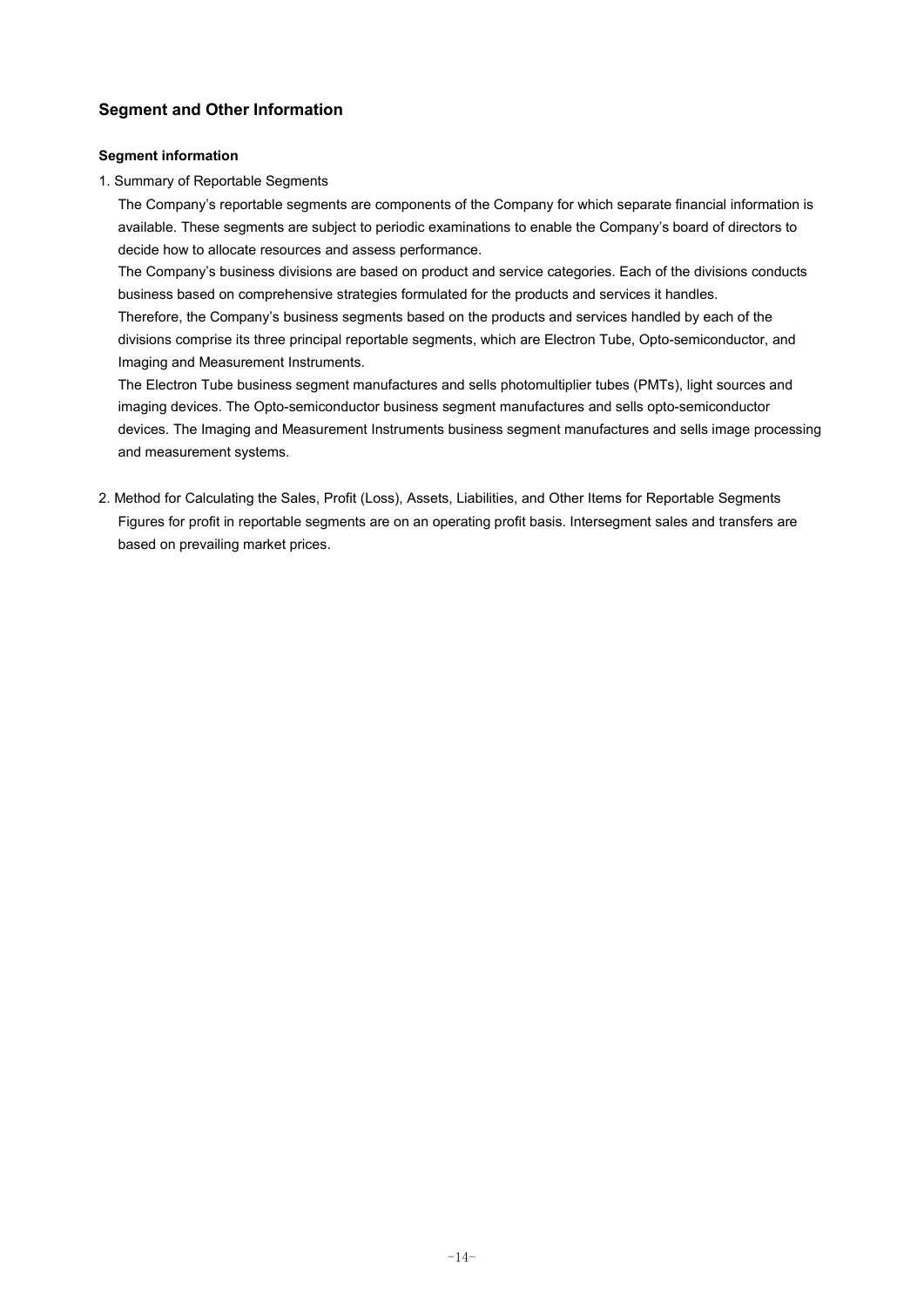#### 3. Information on the Amounts of Sales, Profit (Loss), Assets, Liabilities, and Other Items for Reportable Segments

Fiscal year ended September 30, 2019 (From Oct. 1, 2018 through Sep. 30, 2019)

|                                                                       |                  |                        |                                           |         |                   |         |                         | (Millions of Japanese Yen) |
|-----------------------------------------------------------------------|------------------|------------------------|-------------------------------------------|---------|-------------------|---------|-------------------------|----------------------------|
|                                                                       |                  | Reportable Segment     |                                           |         |                   |         |                         | Consolidated               |
|                                                                       | Electron<br>Tube | Opto-<br>semiconductor | Imaging and<br>Measurement<br>Instruments | Total   | Other<br>(Note 1) | Total   | Adjustments<br>(Note 2) | total<br>(Note 3)          |
| Net sales                                                             |                  |                        |                                           |         |                   |         |                         |                            |
| Outside customers                                                     | 58,005           | 64,867                 | 18,315                                    | 141,187 | 4,724             | 145,912 |                         | 145,912                    |
| Intersegment                                                          | 1,587            | 1,138                  | 96                                        | 2,823   | 848               | 3,672   | (3,672)                 |                            |
| Total net sales                                                       | 59,593           | 66,006                 | 18,412                                    | 144,011 | 5,573             | 149,584 | (3,672)                 | 145,912                    |
| Segment profit (loss)                                                 | 20,501           | 18,554                 | 3,685                                     | 42,741  | (197)             | 42,544  | (17, 140)               | 25,403                     |
| Segment assets                                                        | 54,891           | 59,769                 | 13,160                                    | 127,821 | 6,891             | 134,712 | 124,982                 | 259,694                    |
| Other items                                                           |                  |                        |                                           |         |                   |         |                         |                            |
| Depreciation and<br>amortization                                      | 3,632            | 4,090                  | 898                                       | 8,621   | 494               | 9,115   | 2,841                   | 11,957                     |
| Amortization of<br>qoodwill                                           | 152              | $\blacksquare$         |                                           | 152     |                   | 152     |                         | 152                        |
| Increase in property,<br>plant and equipment<br>and intangible assets | 5,420            | 8,436                  | 791                                       | 14,648  | 441               | 15,090  | 2,801                   | 17,891                     |

Notes:

- 1. The "Other" classification encompasses business segments not included in the reportable segments, and is the semiconductor laser business, hotel operations run by Iwata Grand Hotel Inc., a subsidiary, and business relating to the proprietary products of Beijing Hamamatsu Photon Techniques, Inc., which is also a subsidiary.
- 2.
	- (1) Adjustment of segment profit (loss) of negative JPY 17,140 million represents intersegment transactions of negative JPY 1,560 million and unallocated corporate expenses of negative JPY 15,580 million. Corporate expenses mainly consist of general and administrative expenses and basic research expenses that are unattributable to reportable segments.
	- (2) Adjustment of segment assets of JPY 124,982 million consists of common assets that are not distributed to reportable segments.
	- (3) Adjustment of depreciation and amortization of JPY 2,841 million is depreciation and amortization of common assets that are not distributed to reportable segments.
	- (4) Adjustment of increase in property, plant and equipment and intangible assets of JPY 2,801 million is an increase in common non-current assets that are not distributed to reportable segments.
- 3. Segment profit (loss) has been reconciled with operating profit presented in the consolidated financial statements.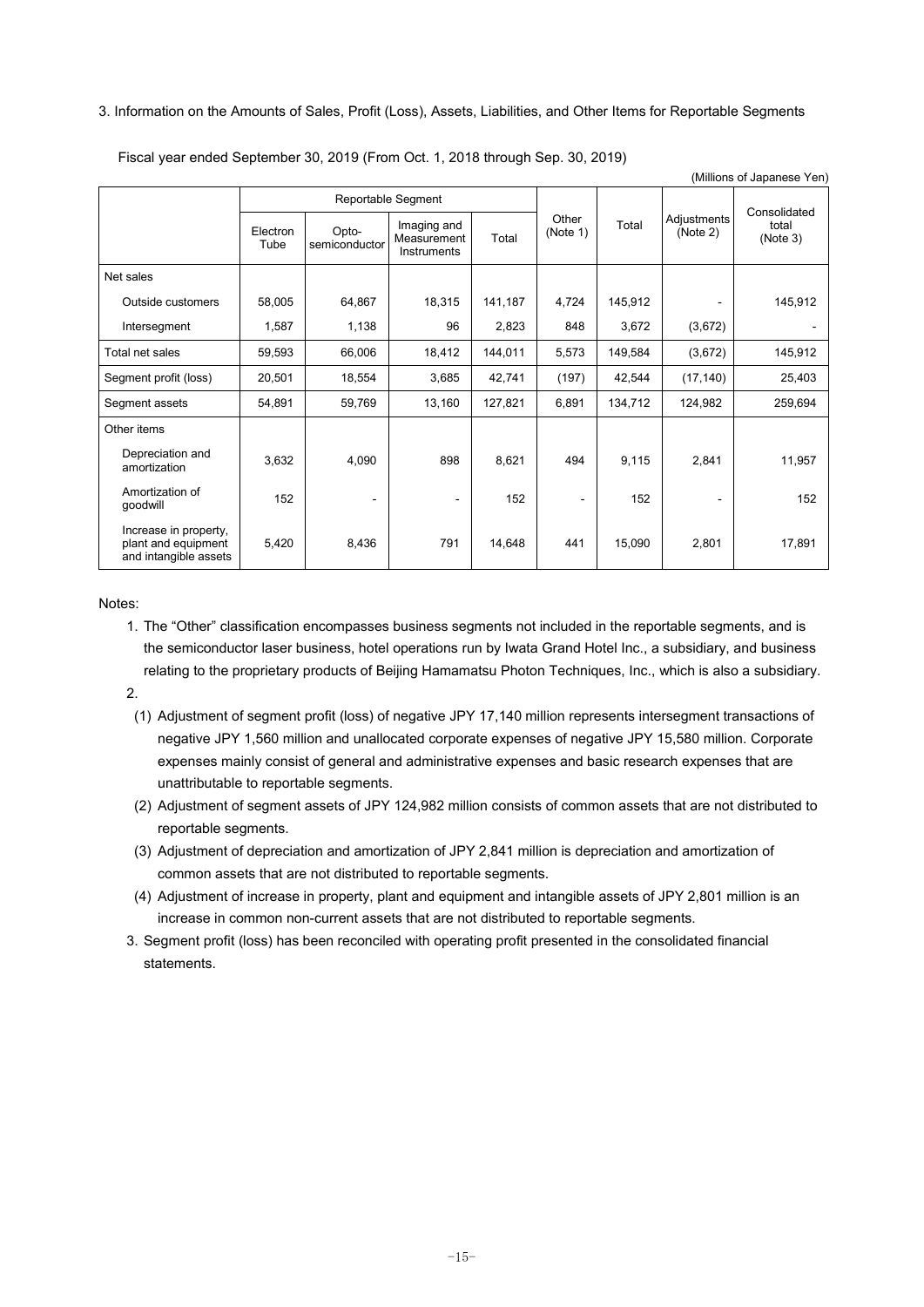#### Fiscal year ended September 30, 2020 (From Oct. 1, 2019 through Sep. 30, 2020)

|                                                                       |                  |                        |                                           |         |                   |         |                         | (Millions of Japanese Yen)        |
|-----------------------------------------------------------------------|------------------|------------------------|-------------------------------------------|---------|-------------------|---------|-------------------------|-----------------------------------|
|                                                                       |                  |                        | Reportable Segment                        |         |                   |         |                         |                                   |
|                                                                       | Electron<br>Tube | Opto-<br>semiconductor | Imaging and<br>Measurement<br>Instruments | Total   | Other<br>(Note 1) | Total   | Adjustments<br>(Note 2) | Consolidated<br>total<br>(Note 3) |
| Net sales                                                             |                  |                        |                                           |         |                   |         |                         |                                   |
| Outside customers                                                     | 53,257           | 65,810                 | 16,728                                    | 135,795 | 4,456             | 140,251 |                         | 140,251                           |
| Intersegment                                                          | 1,379            | 855                    | 26                                        | 2,261   | 555               | 2,817   | (2, 817)                |                                   |
| Total net sales                                                       | 54,636           | 66,666                 | 16,754                                    | 138,057 | 5,011             | 143,068 | (2, 817)                | 140,251                           |
| Segment profit (loss)                                                 | 17,833           | 18,391                 | 3,100                                     | 39,325  | (741)             | 38,583  | (16, 831)               | 21,752                            |
| Segment assets                                                        | 57,633           | 64,974                 | 14,326                                    | 136,934 | 8,257             | 145,192 | 126,423                 | 271,615                           |
| Other items                                                           |                  |                        |                                           |         |                   |         |                         |                                   |
| Depreciation and<br>amortization                                      | 3,723            | 4,416                  | 861                                       | 9,001   | 529               | 9,530   | 3,078                   | 12,609                            |
| Amortization of<br>qoodwill                                           | 149              | -                      | 22                                        | 171     |                   | 171     |                         | 171                               |
| Increase in property,<br>plant and equipment<br>and intangible assets | 8,010            | 8,936                  | 889                                       | 17,835  | 595               | 18,431  | 2,419                   | 20,850                            |

Notes:

- 1. The "Other" classification encompasses business segments not included in the reportable segments, and is the semiconductor laser business, hotel operations run by Iwata Grand Hotel Inc., a subsidiary, and business relating to the proprietary products of Beijing Hamamatsu Photon Techniques, Inc., which is also a subsidiary.
- 2.
	- (1) Adjustment of segment profit (loss) of negative JPY 16,831 million represents intersegment transactions of negative JPY 1,096 million and unallocated corporate expenses of negative JPY 15,734 million. Corporate expenses mainly consist of general and administrative expenses and basic research expenses that are unattributable to reportable segments.
	- (2) Adjustment of segment assets of JPY 126,423 million consists of common assets that are not distributed to reportable segments.
	- (3) Adjustment of depreciation and amortization of JPY 3,078 million is depreciation and amortization of common assets that are not distributed to reportable segments.
	- (4) Adjustment of increase in property, plant and equipment and intangible assets of JPY 2,419 million is an increase in common non-current assets that are not distributed to reportable segments.
- 3. Segment profit (loss) has been reconciled with operating profit presented in the consolidated financial statements.
- 4. Increase in property, plant and equipment and intangible assets does not include the increase arising from newly consolidated subsidiaries.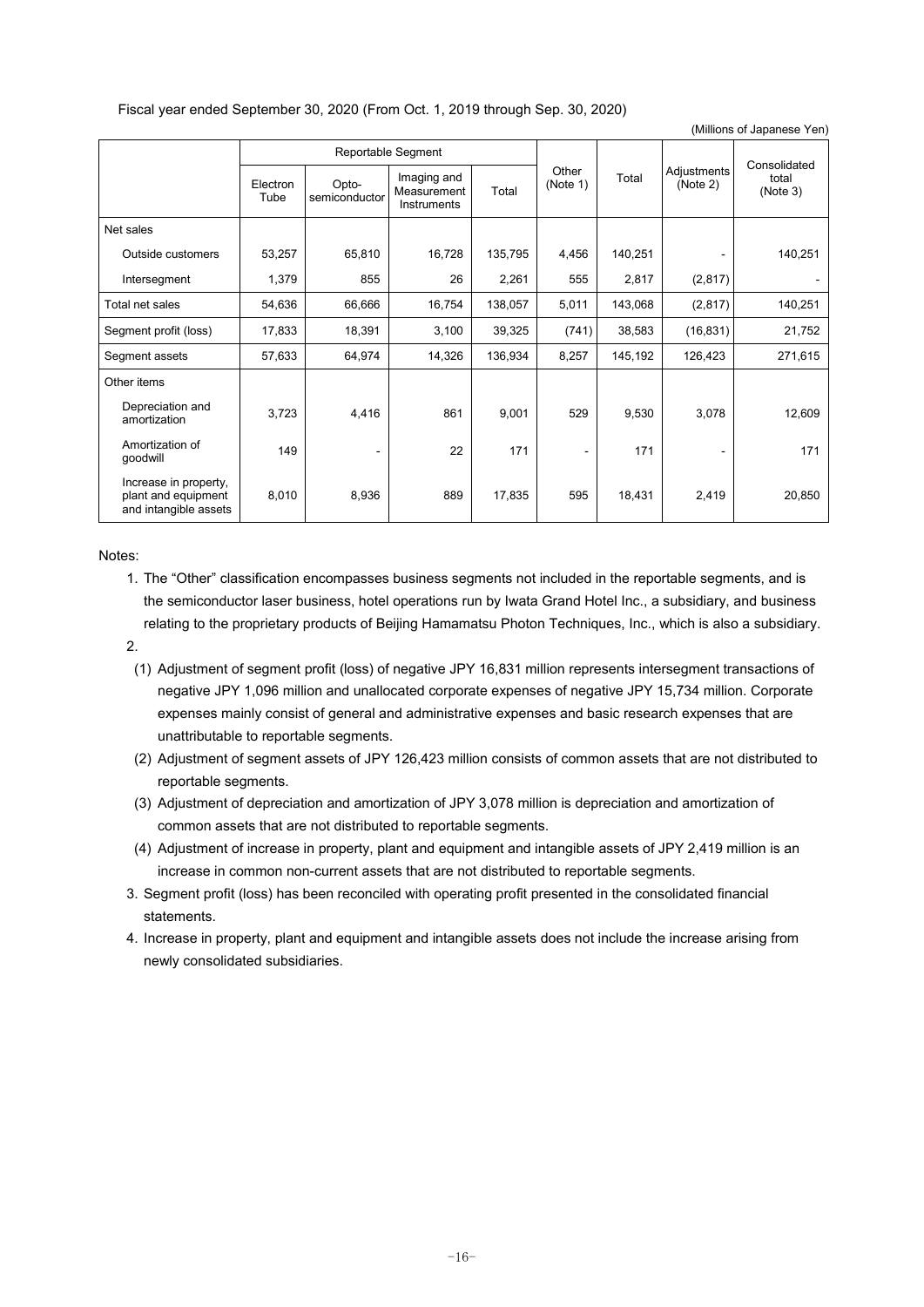### **Per Share Information**

(Japanese Yen)

|                      | Fiscal year ended September 30,<br>2019<br>(From Oct. 1, 2018 through Sep.<br>30, 2019 | Fiscal year ended September 30,<br>2020<br>(From Oct. 1, 2019 through Sep.<br>30, 2020 |
|----------------------|----------------------------------------------------------------------------------------|----------------------------------------------------------------------------------------|
| Net assets per share | 1,311.11                                                                               | 1,373.79                                                                               |
| Earnings per share   | 128.67                                                                                 | 106.73                                                                                 |

Notes:

- 1. There are no latent shares, and no figures for the diluted earnings per share have been disclosed.
- 2. Basis for calculations of earnings per share is as follows.

|                                                                                       |                                                                                        | (Millions of Japanese Yen)                                                             |
|---------------------------------------------------------------------------------------|----------------------------------------------------------------------------------------|----------------------------------------------------------------------------------------|
|                                                                                       | Fiscal year ended September 30,<br>2019<br>(From Oct. 1, 2018 through Sep.<br>30, 2019 | Fiscal year ended September 30,<br>2020<br>(From Oct. 1, 2019 through Sep.<br>30, 2020 |
| Profit attributable to owners of parent                                               | 19.918                                                                                 | 16,523                                                                                 |
| Value not attributed to common stock                                                  |                                                                                        |                                                                                        |
| Profit attributable to owners of parent<br>attributed to common stock                 | 19.918                                                                                 | 16.523                                                                                 |
| Average number of common stock<br>outstanding during the period (Thousands<br>shares) | 154.797                                                                                | 154.808                                                                                |

### **Important Subsequent Events**

Not applicable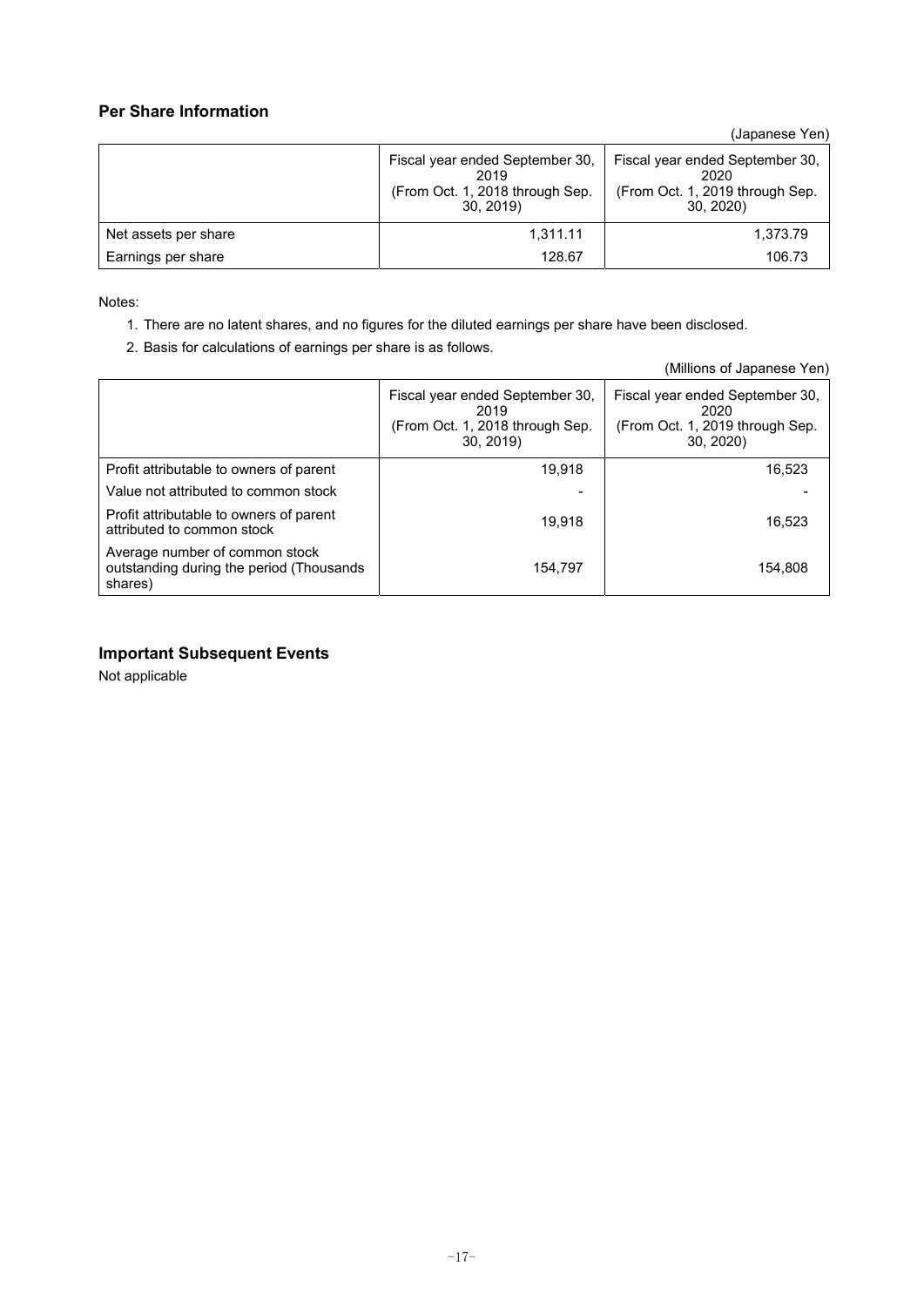Non-consolidated Balance Sheets

|                                            |                        | (Millions of Japanese Yen) |
|--------------------------------------------|------------------------|----------------------------|
|                                            | As of<br>Sep. 30, 2019 | As of<br>Sep. 30, 2020     |
| Assets                                     |                        |                            |
| <b>Current assets</b>                      |                        |                            |
| Cash and deposits                          | 54,453                 | 45,618                     |
| Notes receivable - trade                   | 5,452                  | 5,079                      |
| Accounts receivable - trade                | 27,080                 | 25,912                     |
| <b>Securities</b>                          | 3,000                  | 6,000                      |
| Merchandise and finished goods             | 3,105                  | 4,268                      |
| Work in process                            | 18,657                 | 21,131                     |
| Raw materials and supplies                 | 7,761                  | 9,350                      |
| Accounts receivable - other                | 3,168                  | 5,808                      |
| Other                                      | 429                    | 442                        |
| Allowance for doubtful accounts            | (35)                   | (36)                       |
| Total current assets                       | 123,075                | 123,575                    |
| Non-current assets                         |                        |                            |
| Property, plant and equipment              |                        |                            |
| <b>Buildings</b>                           | 28,985                 | 40,187                     |
| <b>Structures</b>                          | 1,798                  | 2,099                      |
| Machinery and equipment                    | 10,921                 | 11,760                     |
| Vehicles                                   | 28                     | 20                         |
| Tools, furniture and fixtures              | 3,326                  | 3,729                      |
| Land                                       | 14,957                 | 15,252                     |
| Leased assets                              | 193                    | 429                        |
| Construction in progress                   | 8,213                  | 3,569                      |
| Total property, plant and equipment        | 68,425                 | 77,049                     |
| Intangible assets                          |                        |                            |
| Patent right                               | 96                     | 94                         |
| Software                                   | 560                    | 673                        |
| Other                                      | 20                     | 27                         |
| Total intangible assets                    | 677                    | 795                        |
| Investments and other assets               |                        |                            |
| Investment securities                      | 1,891                  | 1,888                      |
| Shares of subsidiaries and associates      | 8,381                  | 8,848                      |
| Investments in capital                     | 1                      | 0                          |
| Investments in capital of subsidiaries and |                        |                            |
| associates                                 | 1,414                  | 1,657                      |
| Deferred tax assets                        | 9,126                  | 9,120                      |
| Real estate for investment                 | 283                    | 282                        |
| Other                                      | 439                    | 484                        |
| Allowance for doubtful accounts            | (19)                   | (19)                       |
| Total investments and other assets         | 21,518                 | 22,263                     |
| Total non-current assets                   | 90,622                 | 100,109                    |
| Total assets                               | 213,697                | 223,685                    |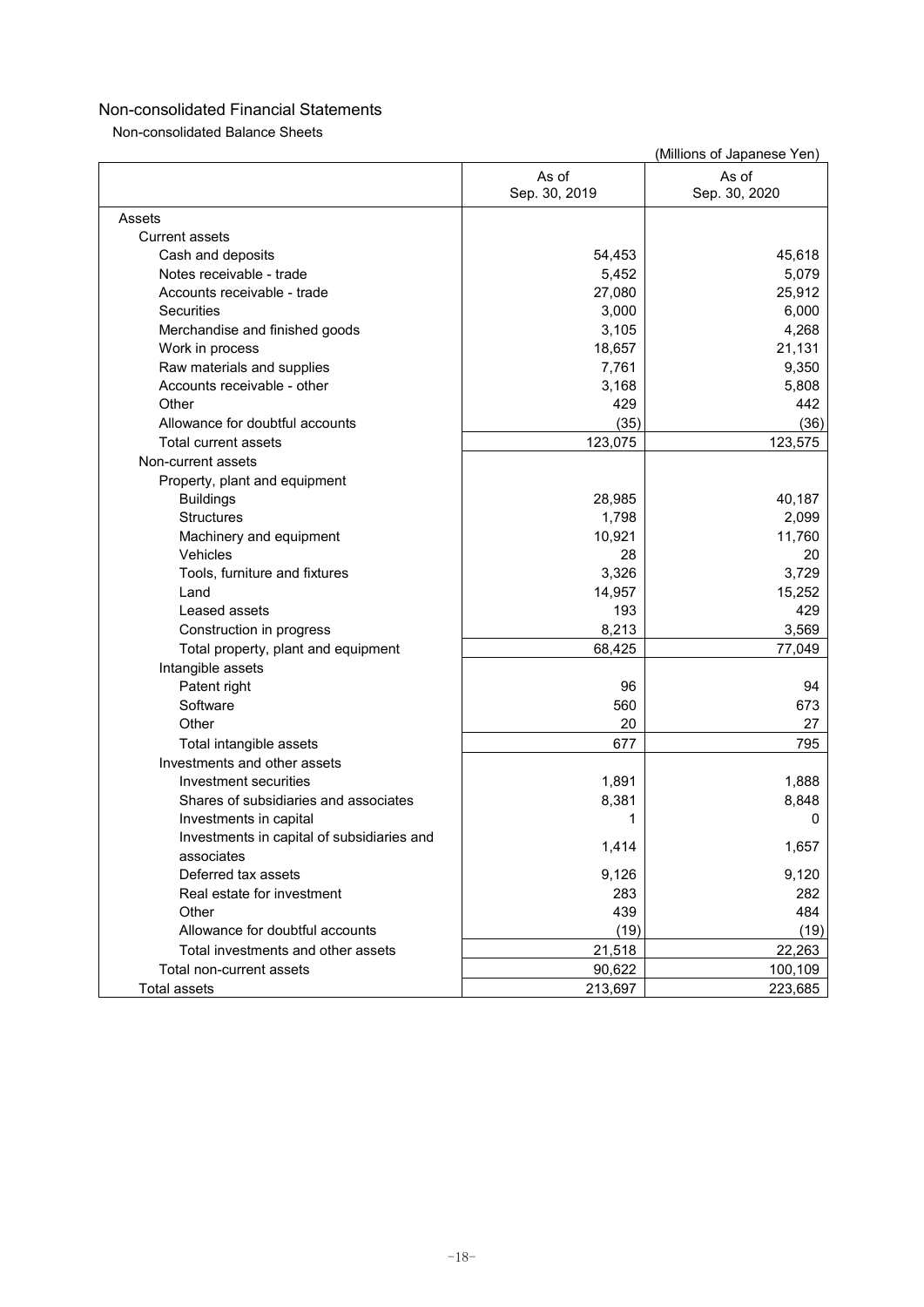Non-consolidated Balance Sheets

(Millions of Japanese Yen)

|                                                 |                        | <b><i>IVIIIIIOIIS</i></b> OI <u>0aparics</u> <b>1</b> CIT |
|-------------------------------------------------|------------------------|-----------------------------------------------------------|
|                                                 | As of<br>Sep. 30, 2019 | As of<br>Sep. 30, 2020                                    |
| Liabilities                                     |                        |                                                           |
| <b>Current liabilities</b>                      |                        |                                                           |
| Electronically recorded obligations - operating | 5,771                  | 6,030                                                     |
| Accounts payable - trade                        | 5,431                  | 5,527                                                     |
| Lease obligations                               | 82                     | 172                                                       |
| Accounts payable - other                        | 3,453                  | 5,248                                                     |
| Accrued expenses                                | 1,006                  | 1,077                                                     |
| Income taxes payable                            | 2,604                  | 2,068                                                     |
| Advances received                               | 22                     | 73                                                        |
| Deposits received                               | 302                    | 285                                                       |
| Provision for bonuses                           | 4,140                  | 3,893                                                     |
| Electronically recorded obligations-facilities  | 5,511                  | 6,238                                                     |
| Deposits received from employees                | 2,350                  | 2,326                                                     |
| Other                                           |                        | 32                                                        |
| <b>Total current liabilities</b>                | 30,683                 | 32,973                                                    |
| Non-current liabilities                         |                        |                                                           |
|                                                 |                        |                                                           |
| Long-term borrowings                            | 6,000                  | 6,000                                                     |
| Lease obligations                               | 132                    | 304                                                       |
| Reserve for loss on dissolution of employees'   | 519                    | 503                                                       |
| pension fund                                    |                        |                                                           |
| Provision for retirement benefits               | 6,329                  | 5,932                                                     |
| Provision for loss on business of subsidiaries  |                        | 550                                                       |
| and associates                                  |                        |                                                           |
| Asset retirement obligations                    | 250                    | 254                                                       |
| Other                                           | 212                    | 212                                                       |
| Total non-current liabilities                   | 13,444                 | 13,756                                                    |
| <b>Total liabilities</b>                        | 44,128                 | 46,730                                                    |
| Net assets                                      |                        |                                                           |
| Shareholders' equity                            |                        |                                                           |
| Share capital                                   | 34,928                 | 34,964                                                    |
| Capital surplus                                 |                        |                                                           |
| Legal capital surplus                           | 34,636                 | 34,672                                                    |
| Total capital surpluses                         | 34,636                 | 34,672                                                    |
| Retained earnings                               |                        |                                                           |
| Legal retained earnings                         | 695                    | 695                                                       |
| Other retained earnings                         |                        |                                                           |
| Reserve for special depreciation                | 5                      | 1                                                         |
| Reserve for dividends                           | 6,500                  | 6,500                                                     |
| General reserve                                 | 91,600                 | 102,600                                                   |
| Retained earnings brought forward               | 21,249                 | 17,570                                                    |
| Total retained earnings                         | 120,050                | 127,366                                                   |
| Treasury shares                                 | (20, 791)              | (20, 791)                                                 |
| Total shareholders' equity                      | 168,824                | 176,211                                                   |
| Valuation and translation adjustments           |                        |                                                           |
| Valuation difference on available-for-sale      |                        |                                                           |
| securities                                      | 744                    | 742                                                       |
| Total valuation and translation adjustments     | 744                    | 742                                                       |
| Total net assets                                | 169,569                | 176,954                                                   |
| Total liabilities and net assets                | 213,697                | 223,685                                                   |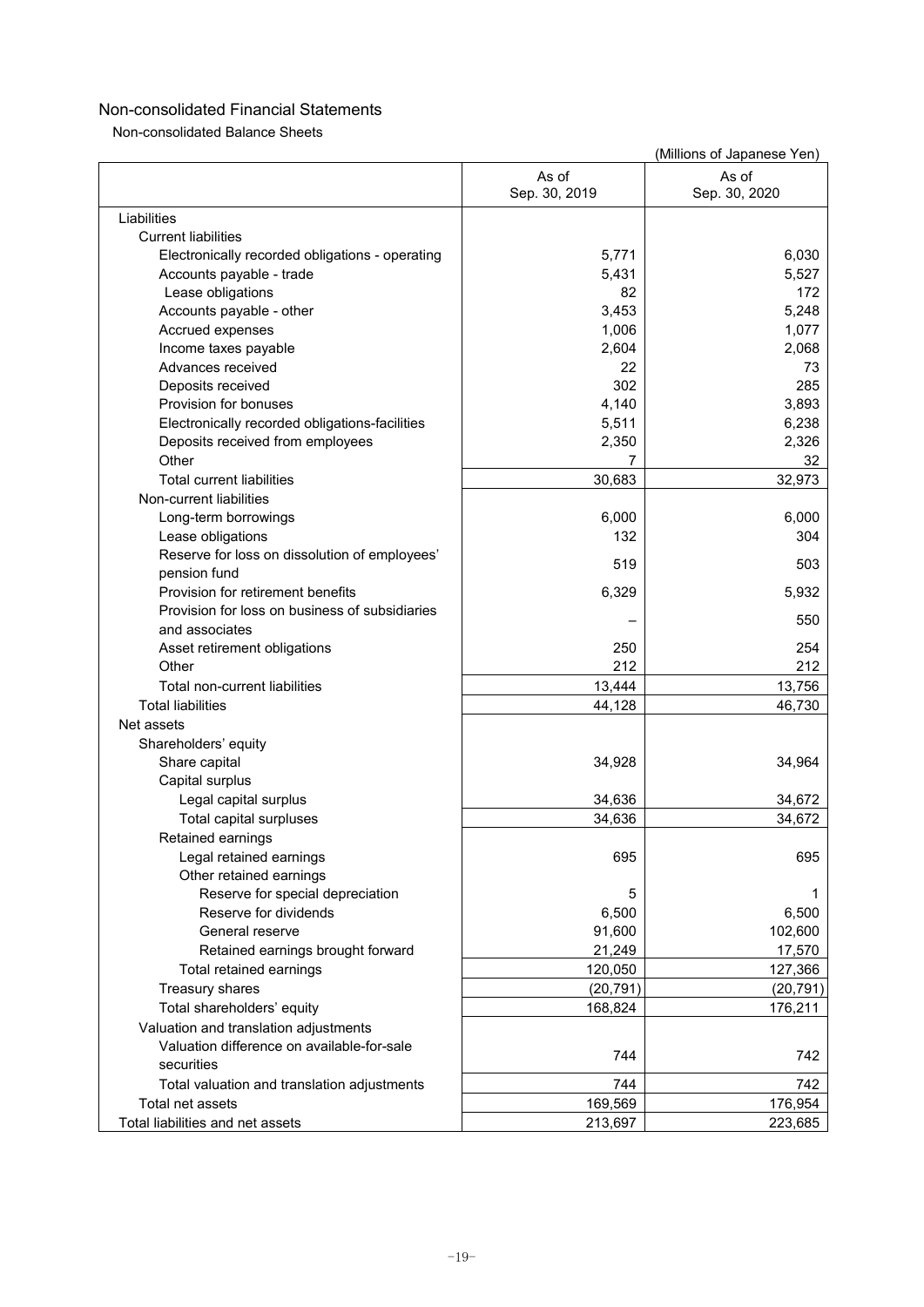Non-consolidated Statements of Income

|                                                              |                                    | (Millions of Japanese Yen)         |
|--------------------------------------------------------------|------------------------------------|------------------------------------|
|                                                              | Fiscal year ended<br>Sep. 30, 2019 | Fiscal year ended<br>Sep. 30, 2020 |
| Net sales                                                    | 119,763                            | 115,586                            |
| Cost of sales                                                | 70,044                             | 70,060                             |
| Gross profit                                                 | 49,718                             | 45,525                             |
| Selling, general and administrative expenses                 | 32,236                             | 31,585                             |
| Operating profit                                             | 17,482                             | 13,940                             |
| Non-operating income                                         |                                    |                                    |
| Interest income                                              | 4                                  | 3                                  |
| Dividend income                                              | 3,944                              | 3.459                              |
| Rental income from investment property                       | 51                                 | 59                                 |
| Miscellaneous income                                         | 510                                | 496                                |
| Total non-operating income                                   | 4,510                              | 4,018                              |
| Non-operating expenses                                       |                                    |                                    |
| Interest expenses                                            | 35                                 | 35                                 |
| Rental expenses on real estate                               | 124                                | 117                                |
| Foreign exchange losses                                      | 27                                 | 37                                 |
| Miscellaneous loss                                           | 33                                 | 7                                  |
| Total non-operating expenses                                 | 220                                | 197                                |
| Ordinary profit                                              | 21,771                             | 17,761                             |
| Extraordinary income                                         |                                    |                                    |
| Gain on sales of non-current assets                          | 20                                 | 46                                 |
| Subsidy income                                               | 113                                | 222                                |
| Gain on sales of investment securities                       |                                    | 3                                  |
| Total extraordinary income                                   | 134                                | 271                                |
| <b>Extraordinary losses</b>                                  |                                    |                                    |
| Loss on sales of non-current assets                          | 58                                 | 0                                  |
| Loss on retirement of non-current assets                     | 29                                 | 26                                 |
| Loss on tax purpose reduction entry of non-current<br>assets | 113                                | 191                                |
| Loss on valuation of investment securities                   | 9                                  | 5                                  |
| Provision for loss on business of subsidiaries and           |                                    |                                    |
| associates                                                   |                                    | 550                                |
| Total extraordinary losses                                   | 211                                | 773                                |
| Profit before income taxes                                   | 21,694                             | 17,260                             |
| Income taxes - current                                       | 4,447                              | 3,743                              |
| Income taxes - deferred                                      | (79)                               | (2)                                |
| Total income taxes                                           | 4,367                              | 3,740                              |
| Profit                                                       | 17,326                             | 13,519                             |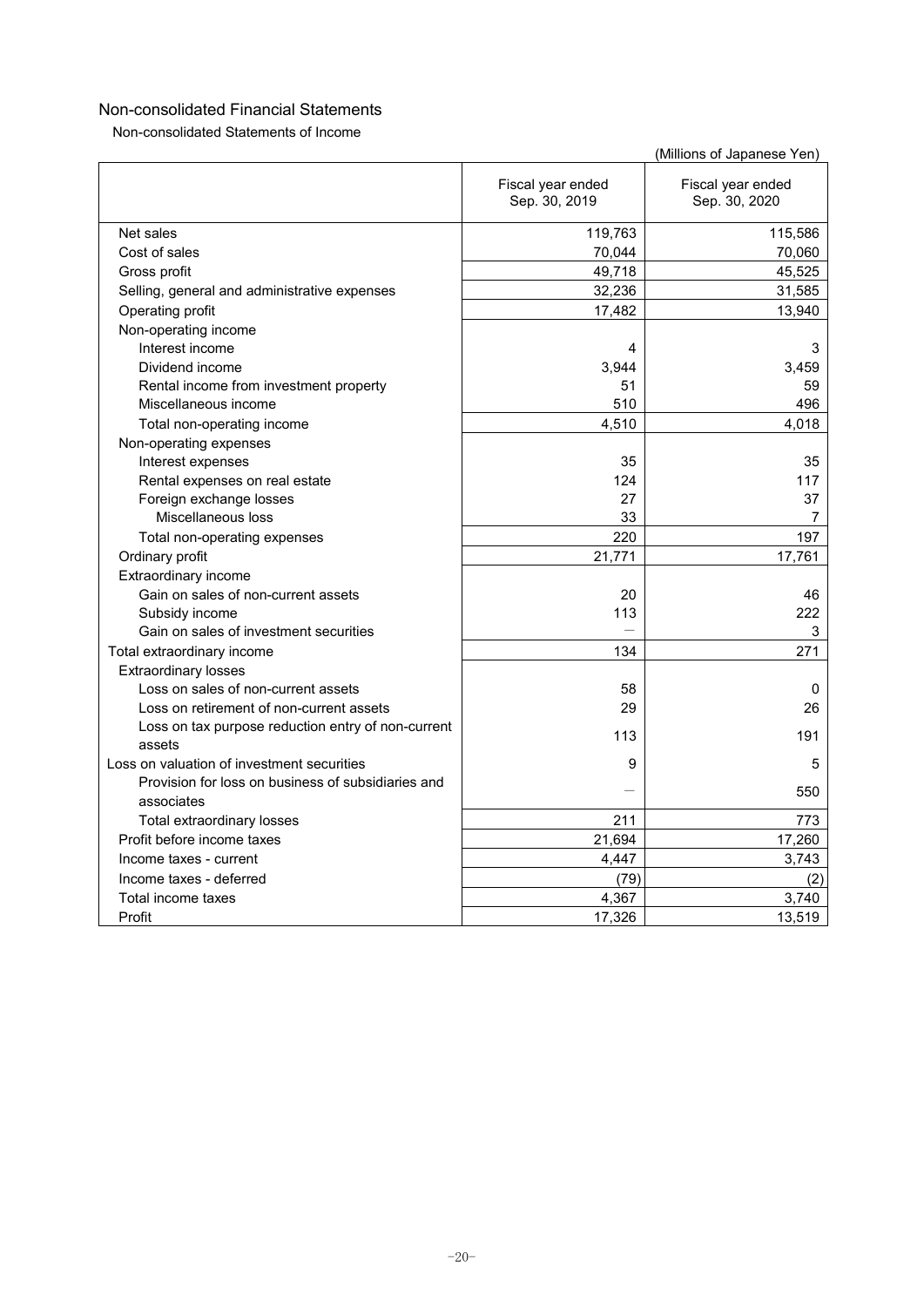## Non-consolidated Statements of Changes in Equity

Fiscal year ended Sep. 30, 2019

|                                               | Shareholders' equity |                             |                             |                               |                                        |                          |                         |                                            |                               |
|-----------------------------------------------|----------------------|-----------------------------|-----------------------------|-------------------------------|----------------------------------------|--------------------------|-------------------------|--------------------------------------------|-------------------------------|
|                                               |                      | Capital surplus             |                             |                               | Retained earnings                      |                          |                         |                                            |                               |
|                                               |                      | Share                       |                             |                               |                                        |                          | Other retained earnings |                                            |                               |
|                                               | capital              | Legal<br>capital<br>surplus | Total<br>capital<br>surplus | Legal<br>retained<br>earnings | Reserve for<br>special<br>depreciation | Reserve for<br>dividends | General<br>reserve      | Retained<br>earnings<br>brought<br>forward | Total<br>retained<br>earnings |
| Balance at beginning of period                | 34.928               | 34,636                      | 34,636                      | 695                           | 9                                      | 4,500                    | 82,600                  | 21,121                                     | 108,926                       |
| Changes during period                         |                      |                             |                             |                               |                                        |                          |                         |                                            |                               |
| Issuance of new shares                        |                      |                             | $\overline{\phantom{0}}$    |                               |                                        |                          |                         |                                            |                               |
| Reversal of reserve for special depreciation  |                      |                             |                             |                               | (4)                                    |                          |                         | 4                                          | ۰.                            |
| Provision of reserve for dividends            |                      |                             |                             |                               |                                        | 2,000                    |                         | (2,000)                                    | ۰.                            |
| Provision of general reserve                  |                      |                             |                             |                               |                                        |                          | 9.000                   | (9,000)                                    | ۰.                            |
| Dividends of surplus                          |                      |                             |                             |                               |                                        |                          |                         | (3, 101)                                   | (3, 101)                      |
| Dividends from surplus (interim dividends)    |                      |                             |                             |                               |                                        |                          |                         | (3, 101)                                   | (3, 101)                      |
| Profit                                        |                      |                             |                             |                               |                                        |                          |                         | 17,326                                     | 17,326                        |
| Purchase of treasury shares                   |                      |                             |                             |                               |                                        |                          |                         |                                            |                               |
| Net changes in items other than shareholders' |                      |                             |                             |                               |                                        |                          |                         |                                            |                               |
| equity                                        |                      |                             |                             |                               |                                        |                          |                         |                                            |                               |
| Total changes during period                   | ٠                    |                             | ٠                           | ٠                             | (4)                                    | 2,000                    | 9,000                   | 128                                        | 11,123                        |
| Balance at end of period                      | 34,928               | 34,636                      | 34,636                      | 695                           | 5                                      | 6,500                    | 91,600                  | 21,249                                     | 120,050                       |

|                                                         | Shareholders' equity |                               | Valuation and translation adjustments                       |                                                |                  |
|---------------------------------------------------------|----------------------|-------------------------------|-------------------------------------------------------------|------------------------------------------------|------------------|
|                                                         | Treasury shares      | Total shareholders'<br>equity | Valuation difference on<br>available-for-sale<br>securities | Total valuation and<br>translation adjustments | Total net assets |
| Balance at beginning of period                          | (20, 791)            | 157,700                       | 1,545                                                       | 1,545                                          | 159,245          |
| Changes during period                                   |                      |                               |                                                             |                                                |                  |
| Issuance of new shares                                  |                      | $\overline{\phantom{a}}$      |                                                             |                                                |                  |
| Reversal of reserve for special depreciation            |                      | ۰                             |                                                             |                                                |                  |
| Provision of reserve for dividends                      |                      | ٠                             |                                                             |                                                |                  |
| Provision of general reserve                            |                      |                               |                                                             |                                                |                  |
| Dividends of surplus                                    |                      | (3, 101)                      |                                                             |                                                | (3, 101)         |
| Dividends from surplus (interim dividends)              |                      | (3, 101)                      |                                                             |                                                | (3, 101)         |
| Profit                                                  |                      | 17,326                        |                                                             |                                                | 17,326           |
| Purchase of treasury shares                             |                      | ۰                             |                                                             |                                                |                  |
| Net changes in items other than shareholders'<br>equity |                      |                               | (800)                                                       | (800)                                          | (800)            |
| Total changes during period                             |                      | 11,123                        | (800)                                                       | (800)                                          | 10,323           |
| Balance at end of period                                | (20, 791)            | 168,824                       | 744                                                         | 744                                            | 169,569          |

(Millions of Japanese Yen)